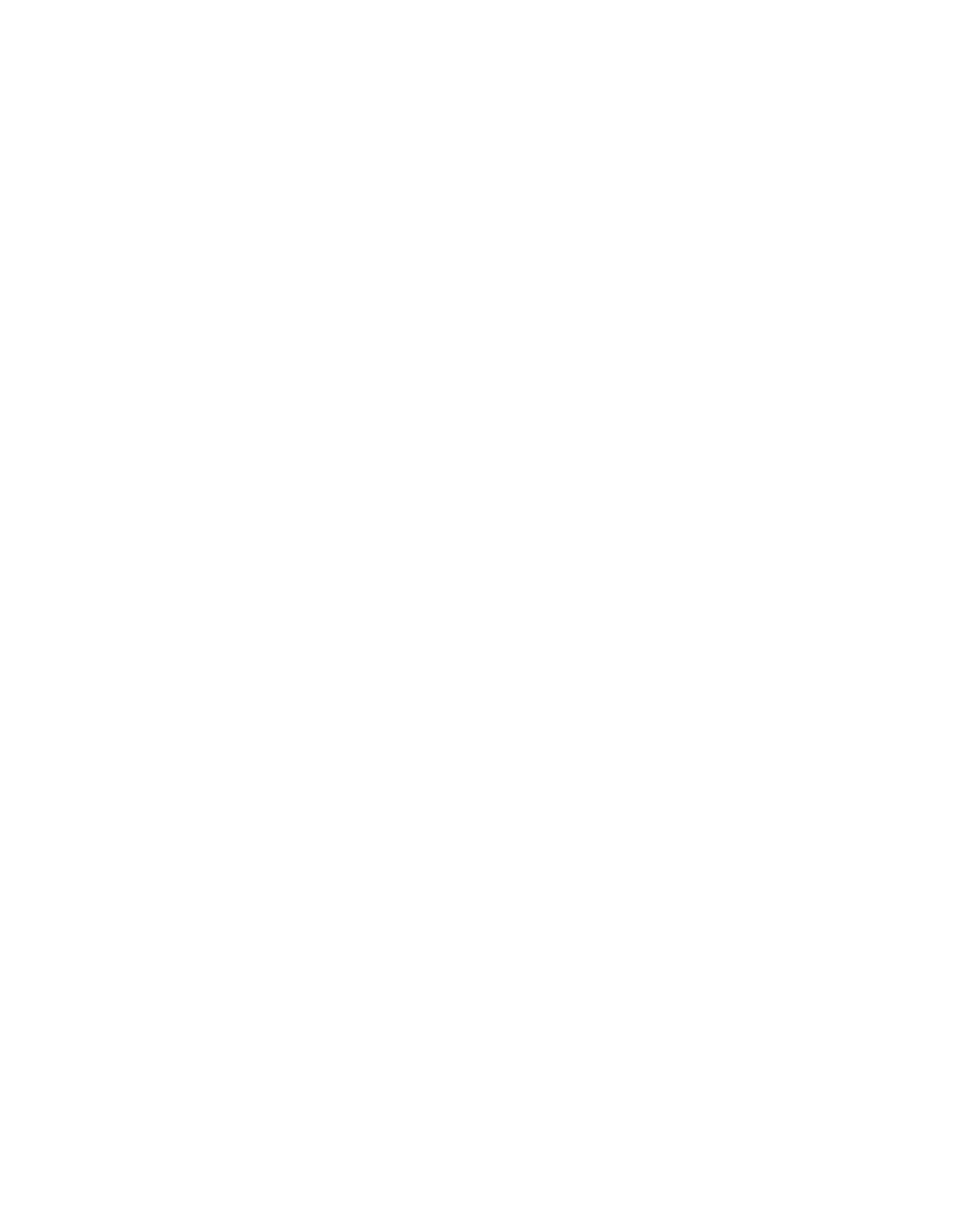#### **FROM THE COLONEL...**

I am pleased to present the Governor, the Legislature and the citizens of New Jersey with the New Jersey State Police *2019 Office of Professional Standards Annual Report* ("the report"). The State Police began producing this report in the year 2000 in response to legislation providing the public with an ability to examine the internal affairs function of the State Police and be reassured that it is truly operating in a trustworthy and acceptable manner. This year is no exception. Herein, the reader will find clearly presented topics, including descriptions of the current Office of Professional Standards (OPS) Table of Organization and related office functions, an explanation of the classification process for all reportable incidents, the system by which incidents are addressed and disposed of, and finally, a detailed analysis of the data compiled during 2019.

A law enforcement entity in a democratic society can tie its effectiveness directly to the level of trust it enjoys within the community it serves. A significant factor in gaining and maintaining that trust is ensuring that there is a strict allegiance to a highly professional and transparent internal affairs function. It follows that the execution of the internal affairs function within a professional law enforcement entity presents challenges that require constant and consistent vigilance. I believe that a fair review of the *2019 Annual Report* will support the conclusion that the New Jersey State Police maintains that level of vigilance.

This introduction will not restate all of the facts, figures and analysis articulated in this report, other than to remind the reader that troopers of the New Jersey State Police engaged in more than 1,700,000 police/citizen contacts during the calendar year 2019. Any single complaint reported to the OPS that was generated within that vast number of contacts was, without exception, assigned a number, classified, and addressed in accordance with established highly reputable best practices.

In addition to adhering to best practices, we conduct further system checks and balances through an auditing process conducted by the Office of Law Enforcement Professional Standards (OLEPS), Office of the Attorney General. Twice annually, OLEPS conducts a comprehensive audit of the OPS functions, including a thorough critique of all misconduct cases closed during the period under review. To date, these audits support the conclusion that OPS continues to operate at the highest levels of proficiency and police accountability.

My personal commitment to the mission of the Office of Professional Standards is unwavering. I want to express my sincere appreciation for the hard work and dedication of the men and women of that office as, once again, I present to you the *2019 Office of Professional Standards Annual Report.*

Honor, Duty and Fidelity,

Patent f. Co

Patrick J. Callahan Colonel

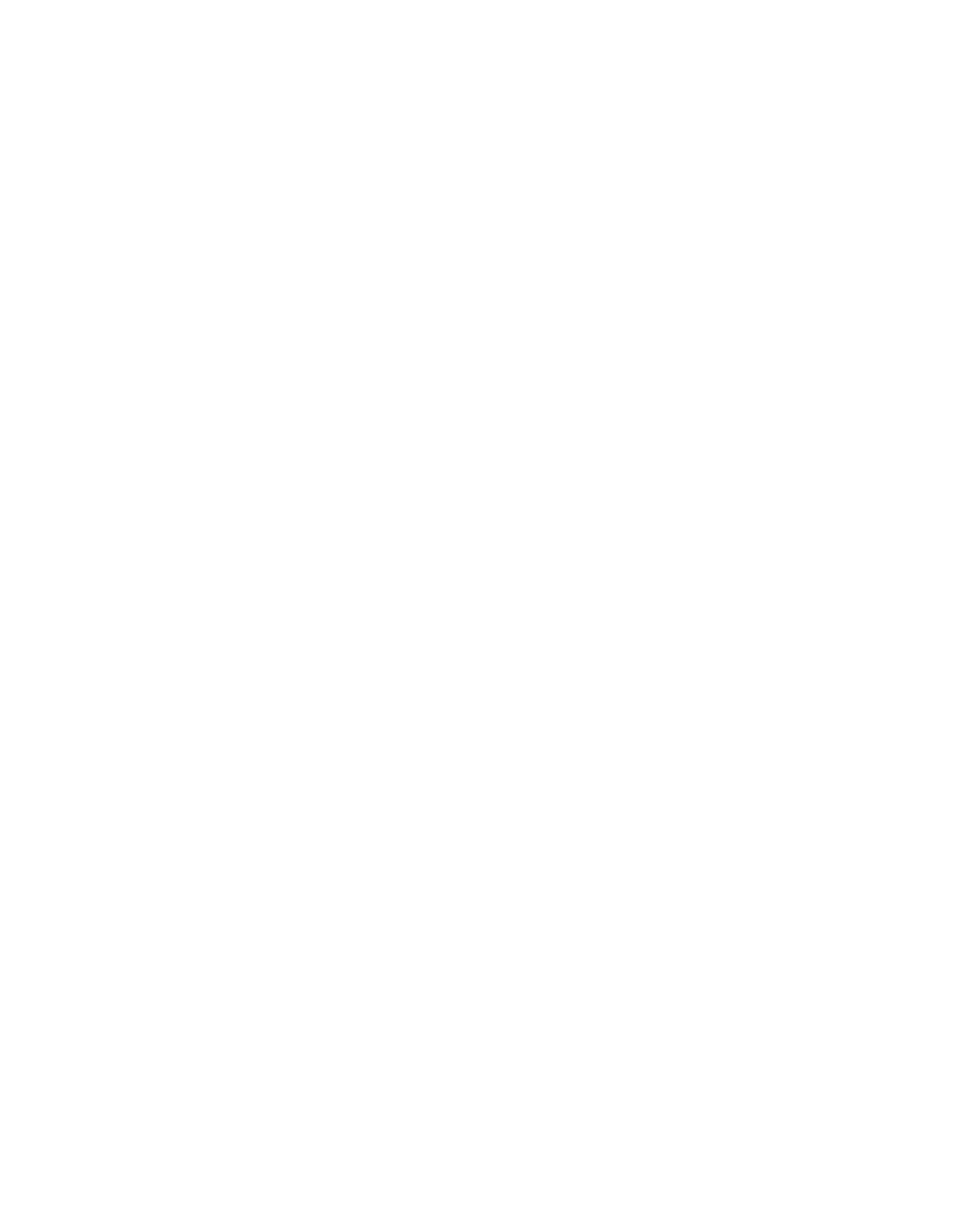# **Table of Contents**

| Five Year Comparison of Complaint Sources for Misconduct & Performance Matters 8    |  |
|-------------------------------------------------------------------------------------|--|
|                                                                                     |  |
|                                                                                     |  |
| On-Duty Conduct: State Police or Other Law Enforcement Agency Initiated Proceedings |  |
| 10                                                                                  |  |
|                                                                                     |  |
|                                                                                     |  |
|                                                                                     |  |
|                                                                                     |  |

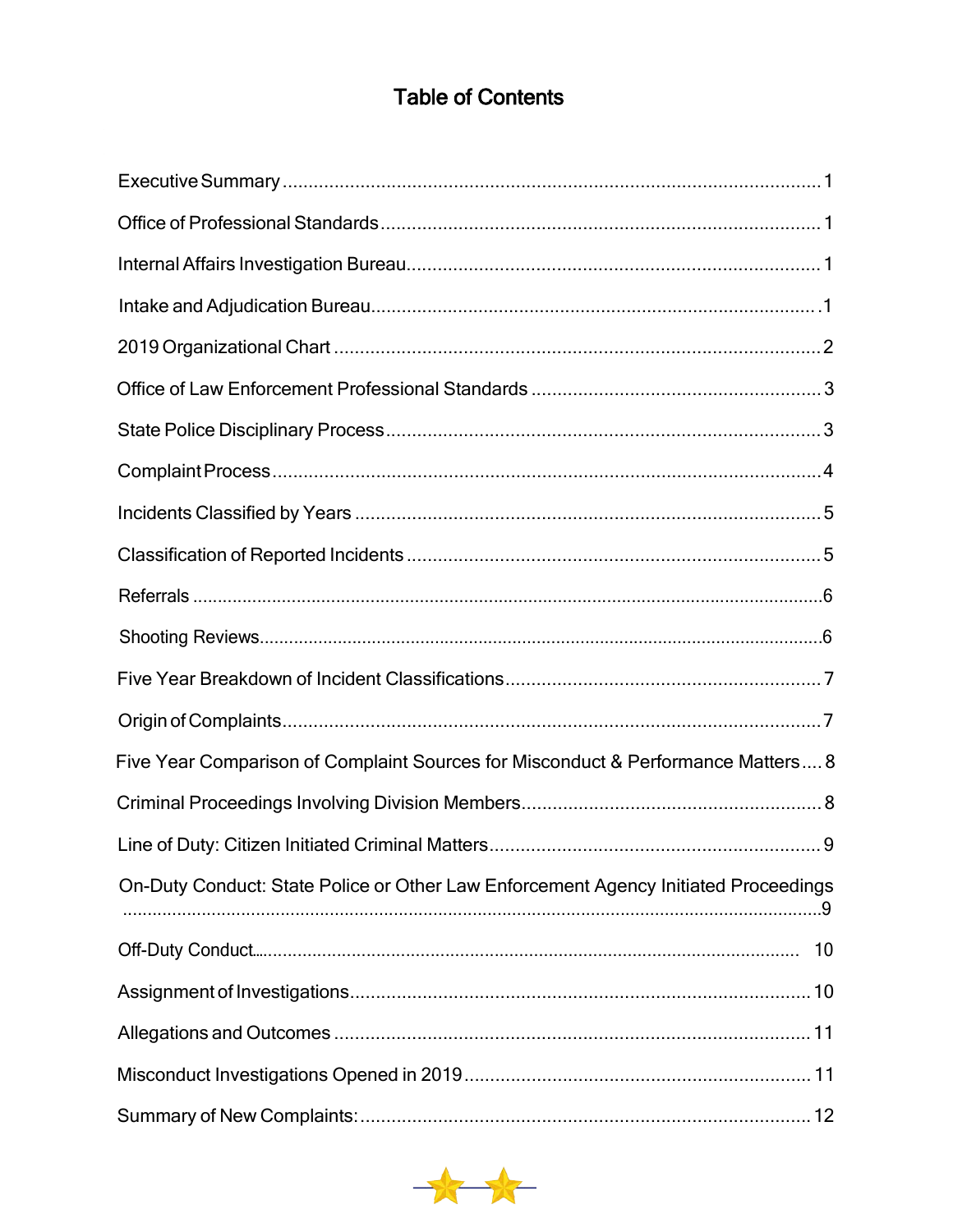| 2019 Number of Principals by Category for Internal Investigation 12                  |  |
|--------------------------------------------------------------------------------------|--|
|                                                                                      |  |
|                                                                                      |  |
|                                                                                      |  |
| Summary of Completed Cases Resulting in Discipline Reporting Period: January 1, 2019 |  |
|                                                                                      |  |
|                                                                                      |  |
|                                                                                      |  |

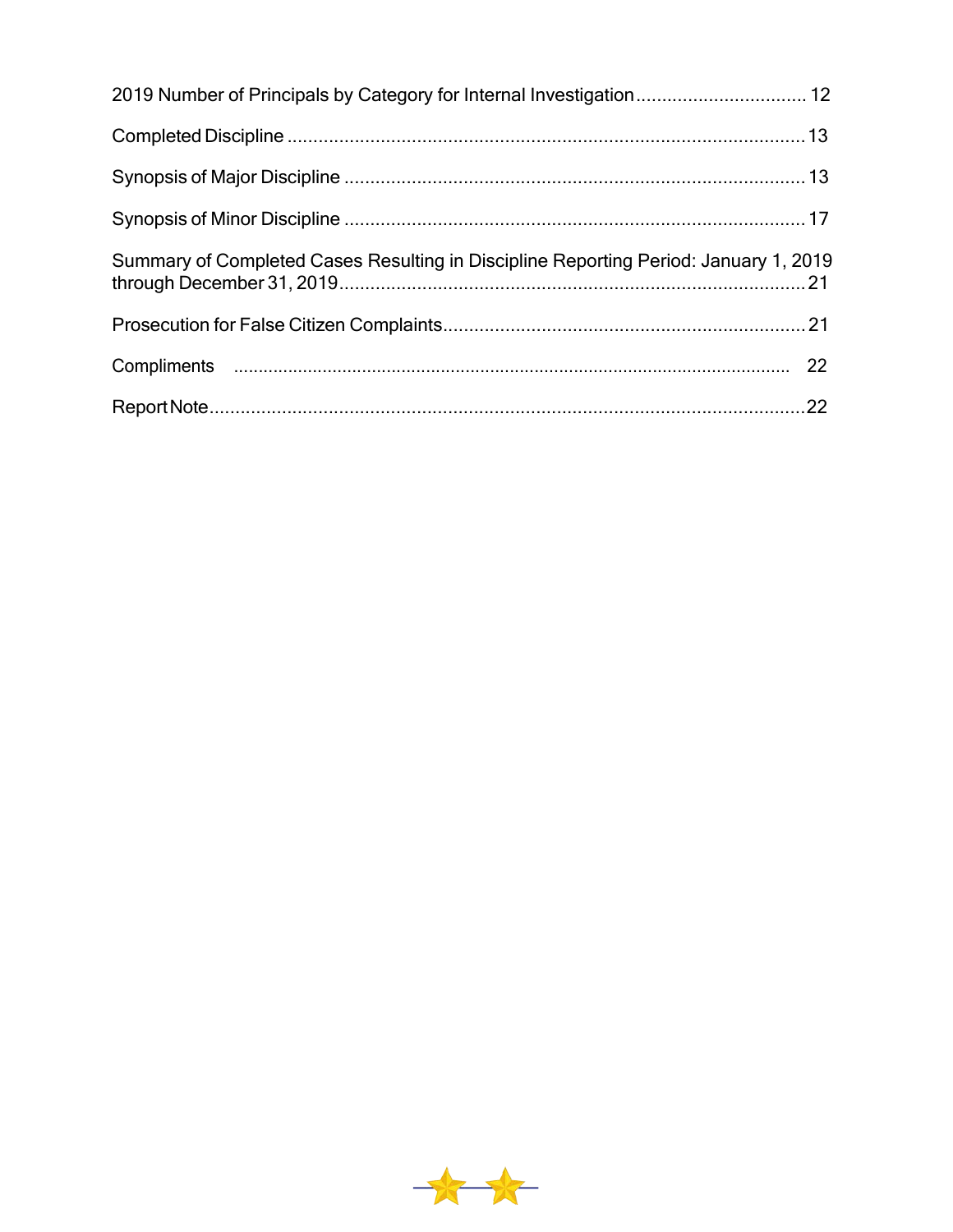# <span id="page-6-0"></span>Executive Summary

This report provides the Governor, State Legislature, the citizens of the State of New Jersey, and all other interested parties a brief history of the State Police internal affairs process and a comprehensive look at the disciplinary system employed by the Division. Included in the report are explanations of how the Division receives complaints, classifies the allegations, assigns cases for investigation, and adjudicates substantiated charges against enlisted members. The report also provides an overview of major and minor discipline imposed in 2019 as the result of substantiated allegations of misconduct and other corrective actions taken by the Division to address aberrant behavior.

# <span id="page-6-1"></span>Office of Professional Standards

In 1999, the Attorney General's Office conducted a review of the Division's disciplinary system. As a result of this review, the Internal Affairs Bureau was reorganized and the Office of Professional Standards was established. The investigative and adjudication functions were transferred from the Division Staff Section and placed under the control of a major, reporting directly to the Superintendent. During 2001, the Division Standing Operating Procedure that governs the Office of Professional Standards was completely revised, and the new policy was adopted in January 2002. This revision resulted in the formation of two distinct bureaus within the office. As of December 2019, the Office of Professional Standards consisted of sixty-three (63) persons. This included eight (8) professional support personnel and fifty-five (55) enlisted persons. This figure represents an overall decrease of two (2) members from the previous year.

# <span id="page-6-2"></span>Internal Affairs Investigation Bureau

The Internal Affairs Investigation Bureau is responsible for investigating all misconduct complaints made against enlisted members of the State Police. This bureau is commanded by a captain holding the position of bureau chief. The bureau also has an assistant bureau chief holding the rank of lieutenant. In addition, there are regional field units staffed with investigators, which are located in the northern, central, and southern parts of the state.

# <span id="page-6-3"></span>Intake and Adjudication Bureau

The Intake and Adjudication Bureau is commanded by a captain, as bureau chief, and a lieutenant, as assistant bureau chief. The bureau is divided into four (4) units with varying responsibilities:

Intake Unit: This unit accepts, classifies, and assigns or refers all reportable incidents received by the Office of Professional Standards. This unit is also responsible for notifying complainants of the Division's response to their complaints. Additionally, the unit is also responsible for the management of the Early Warning Alert System, designed to detect patterns and trends in policing.

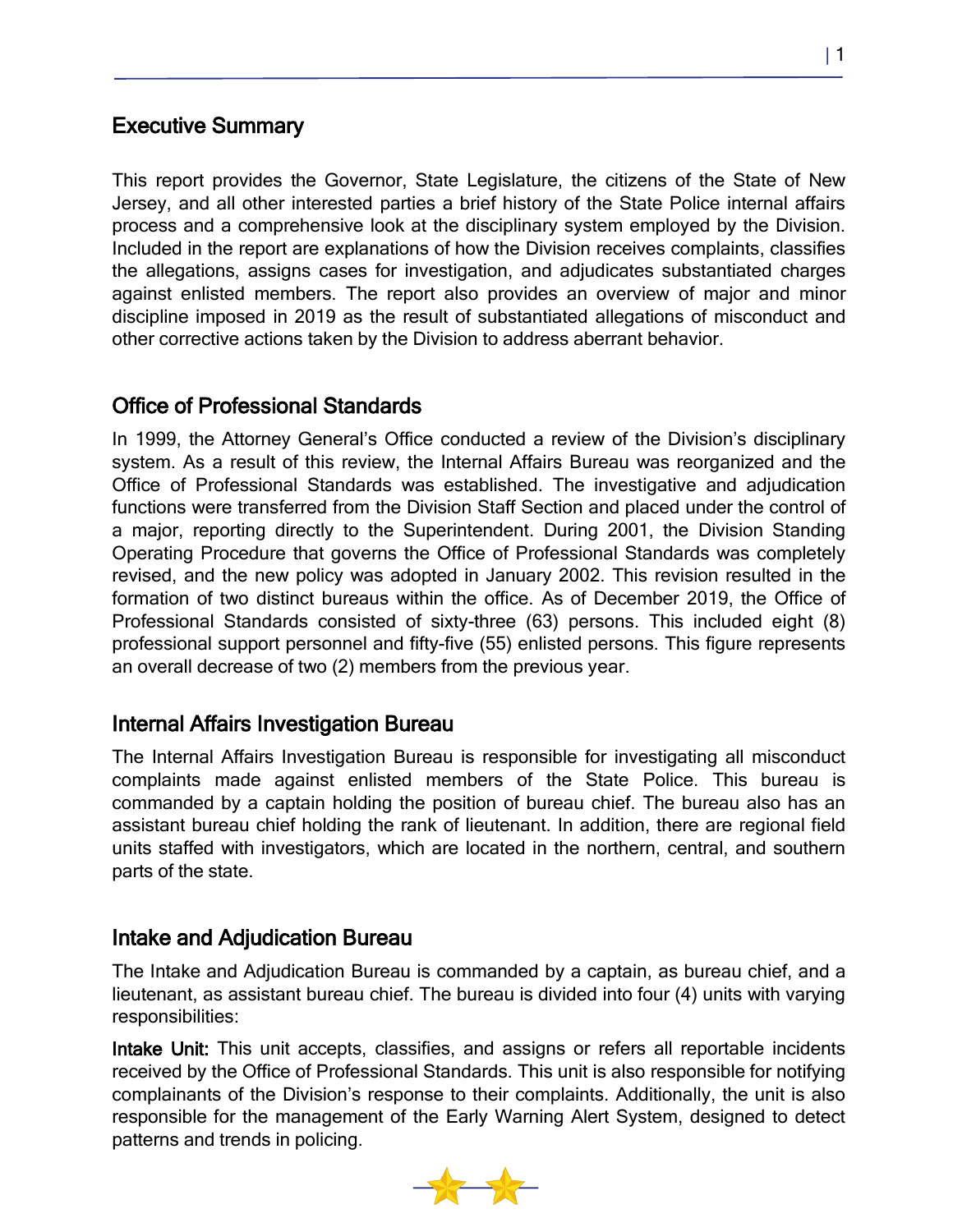Administrative Internal Proceedings Unit: This unit is responsible for the adjudication of substantiated allegations of misconduct, convening disciplinary hearings and serving as a liaison between the Office of Professional Standards, the Office of the Attorney General, the Office of Law Enforcement Professional Standards, and the Office of Administrative Law.

Staff Inspection Unit: This unit is responsible for instructing field officers in proper inspection techniques, reviewing inspection reports submitted by field supervisors, conducting evidence and administration inspections of stations and field units, and examining supervisory mobile video recording reviews.

Civil Proceedings Unit: This unit is responsible for recording, classifying, and tracking all civil actions filed against the Division or its individual members. The unit reviews and forwards all requests for legal representation to the proper agency, whether criminal or civil. Further, the unit acts as liaison between the Superintendent's Office, the Chief of Staff and the Office of Professional Standards Commanding Officer to the appropriate personnel within the Attorney General's Office regarding civil litigation matters. In addition, the unit compiles and provides, in a timely and thorough manner, all requested discovery related to civil litigation to the Attorney General's Office. The unit is also charged with researching policies, procedures, training and disciplinary issues in relation to legal matters concerning the Division. Additionally, the unit is the liaison for all Federal and State prosecutorial agency Brady/Giglio requests pertaining to enlisted members of the Division.

<span id="page-7-0"></span>

# 2019 Organizational Chart

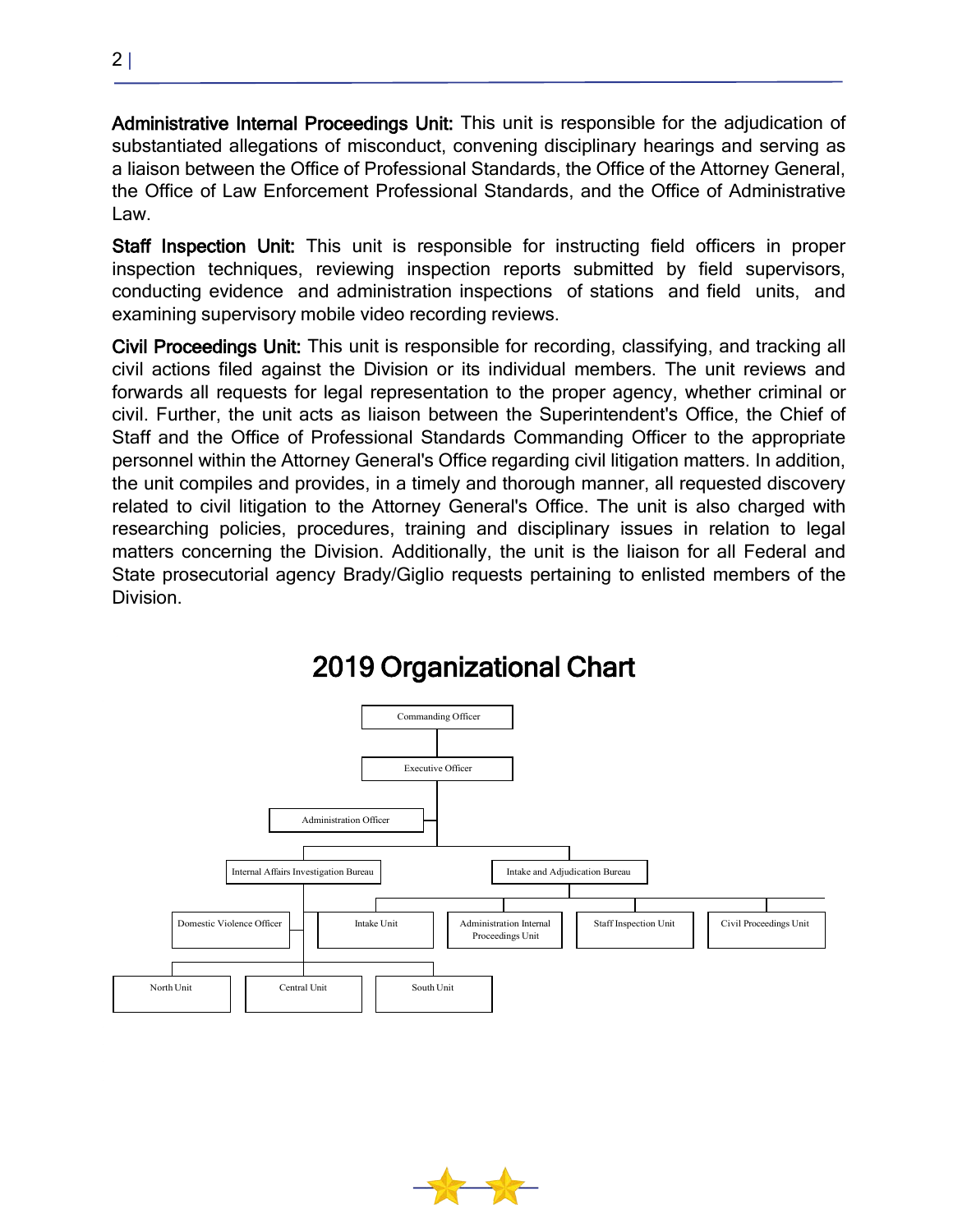# <span id="page-8-0"></span>Office of Law Enforcement Professional Standards

In recognition of the strong public policy interest in perpetuating the quality and standards established under the 1999 Consent Decree, on August 27, 2009, the Legislature enacted the Law Enforcement Professional Standards Act of 2009, L. 2009, c. 52:17B-222 et seq. This Act established the Office of Law Enforcement Professional Standards (OLEPS) within the Office of the Attorney General. OLEPS was formed to assume the functions that had been performed by the independent monitoring team under the consent decree.

As part of its statutory responsibilities, OLEPS reviews all Division rules, regulations, standing operating procedures and operations instructions relating to the consent decree. This ensures that the Division maintains or enhances its practices on matters pertaining to any applicable nondiscriminatory policy established by the Attorney General, affecting, for example, the laws of arrest and search and seizure, documentation of motor vehicle stops and other law enforcement activities occurring during the course of motor vehicle stops.

The Act further authorizes OLEPS to conduct operations audits and independent analyses of data, as necessary, to identify any potential disparity in enforcement and systemic problems that may exist. These audits examine the integrity of motor vehicle stops, post-stop enforcement actions, supervision of patrol activities, training provided to Division members assigned to patrol duties, investigations of alleged misconduct and other matters affecting the integrity of the Division. Based on its audits, OLEPS is required to prepare a biannual report that evaluates the Division's compliance with relevant performance standards and procedures that include aggregate statistics on the Division's traffic enforcement activities and procedures, segregated by Division station and providing aggregate data on race and ethnicity of the civilians involved. The biannual report also provides aggregate data regarding misconduct investigations, the number of external, internal and total complaints received, and the disposition of those complaints.

The Attorney General and the Division are dedicated to serving the public and to providing the most vigorous, lawful, and nondiscriminatory implementation of law enforcement practices and procedures possible.

# <span id="page-8-1"></span>State Police Disciplinary Process

The New Jersey State Police is a statewide police organization that provides a full range of police services. The Division is comprised of four thousand, thirty-seven (4,037) employees, of which two thousand, eight hundred twenty-four (2,824) are sworn members, and one thousand, two hundred thirteen (1,213) are civilian members.<sup>[\\*](#page-8-2)</sup>

Due to the unique mission of the New Jersey State Police, the Office of Professional Standards is tasked with handling complaints from the public regarding troopers' conduct, as well as allegations of criminal conduct by members.



<span id="page-8-2"></span> <sup>\*</sup> As of December <sup>2019</sup>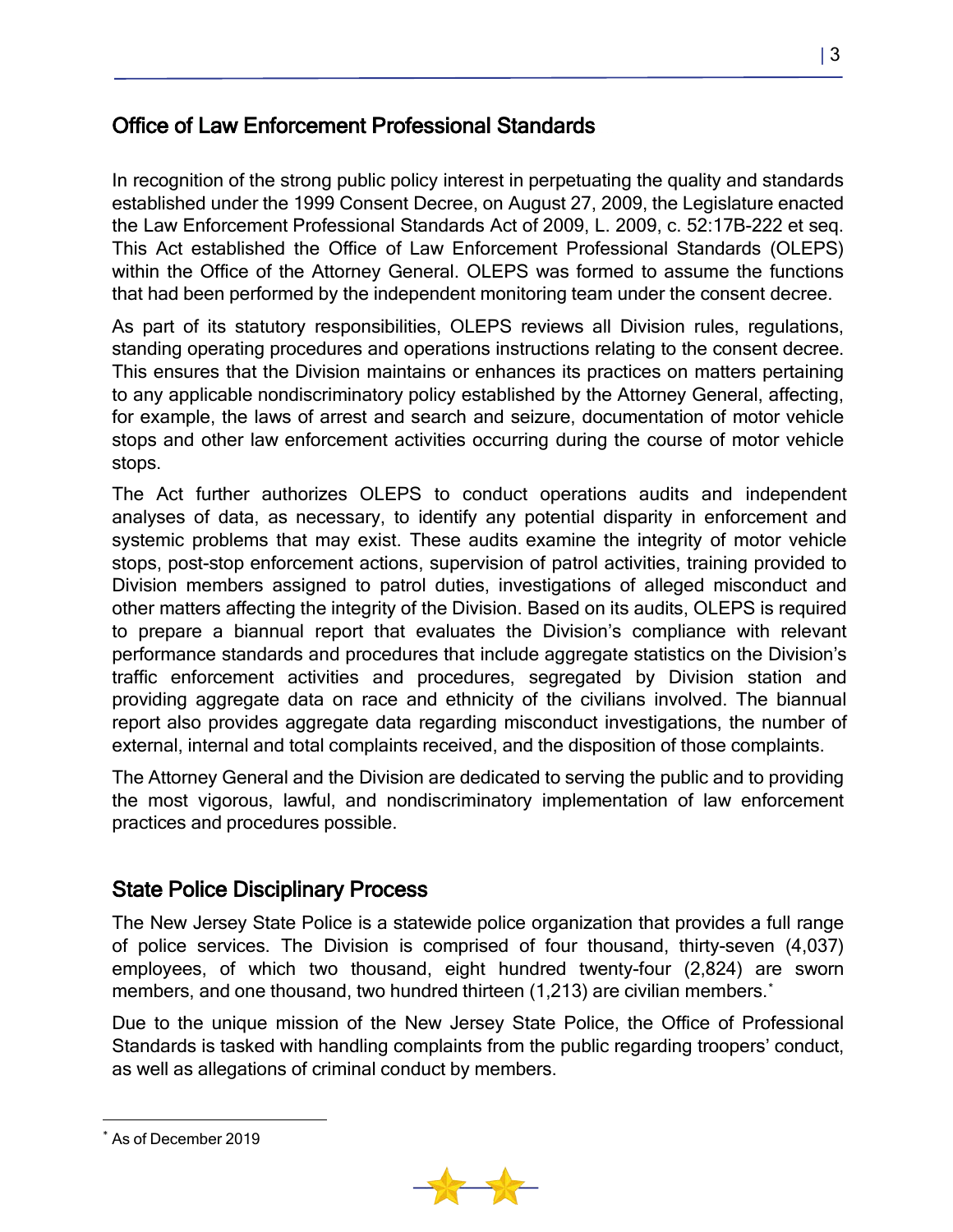In 2019, troopers were involved in excess of one million, seven hundred fifty-five thousand, two hundred sixty-five (1,755,265) police/citizen contacts. Though most of these interactions were routine, many involved stressful and critical situations.

The disciplinary system of the New Jersey State Police is unique within the state. The New Jersey Supreme Court has recognized:

Unlike the comparably routine issues of discipline that might arise in connection with employees in other departments of state government, the discipline of state troopers implicates not only the proper conduct of those engaged in the most significant aspects of law enforcement, involving the public safety and the apprehension of dangerous criminals, but also the overall effectiveness, performance standards, and morale of the State Police. As such, discipline of state troopers involves the most profound and fundamental exercise of managerial prerogative and policy.[†](#page-9-1)

The statistics and cases embodied in this report represent all disciplinary matters involving troopers. It would be inaccurate to attribute the sum of these statistics and cases to allegations solely arising from citizen complaints alleging line of duty misconduct on the part of a trooper. The statistics also include internally generated allegations of violations of the Division's Rules and Regulations, as well as complaints of misconduct while off duty.

### <span id="page-9-0"></span>Complaint Process

The New Jersey State Police accepts, reviews, and responds to complaints received from the public, including anonymous complaints, complaints from third-party witnesses, and complaints from parties not directly involved in the incident.

Complaints may be made in person at any State Police facility, by telephone or fax, or through regular mail. The Office of Professional Standards does not accept direct e-mail complaints; [‡](#page-9-2) however, other State Agencies do, such as Citizen Services of the Office of the Attorney General, who, in turn, will forward such complaints to the Division of State Police.

The Division continues its commitment to ensuring that members of the public have ease of access to the compliment/complaint system. In 1999, the State Police instituted and advertised a toll free hotline available twenty-four hours a day that goes directly to the Office of Professional Standards. In addition, every on-duty member interacting with the public is required to carry informational brochures and compliment/complaint forms that must be provided to anyone who objects to or compliments the trooper's conduct.

Further, citizens may request OLEPS to review an OPS investigation if they are not satisfied with the outcome. OLEPS will also conduct an investigation if OPS has a conflict or if the Attorney General directs OLEPS to conduct the investigation. Each of these initiatives has continued to provide citizens significantly more opportunities to provide

<span id="page-9-1"></span>State of New Jersey v. State Troopers Fraternal Association, 134 N.J. 393, 416 (1993).

<span id="page-9-2"></span><sup>&</sup>lt;sup>‡</sup> The practice has changed in 2020 and complaints are currently accepted by way of e-mail to OPS.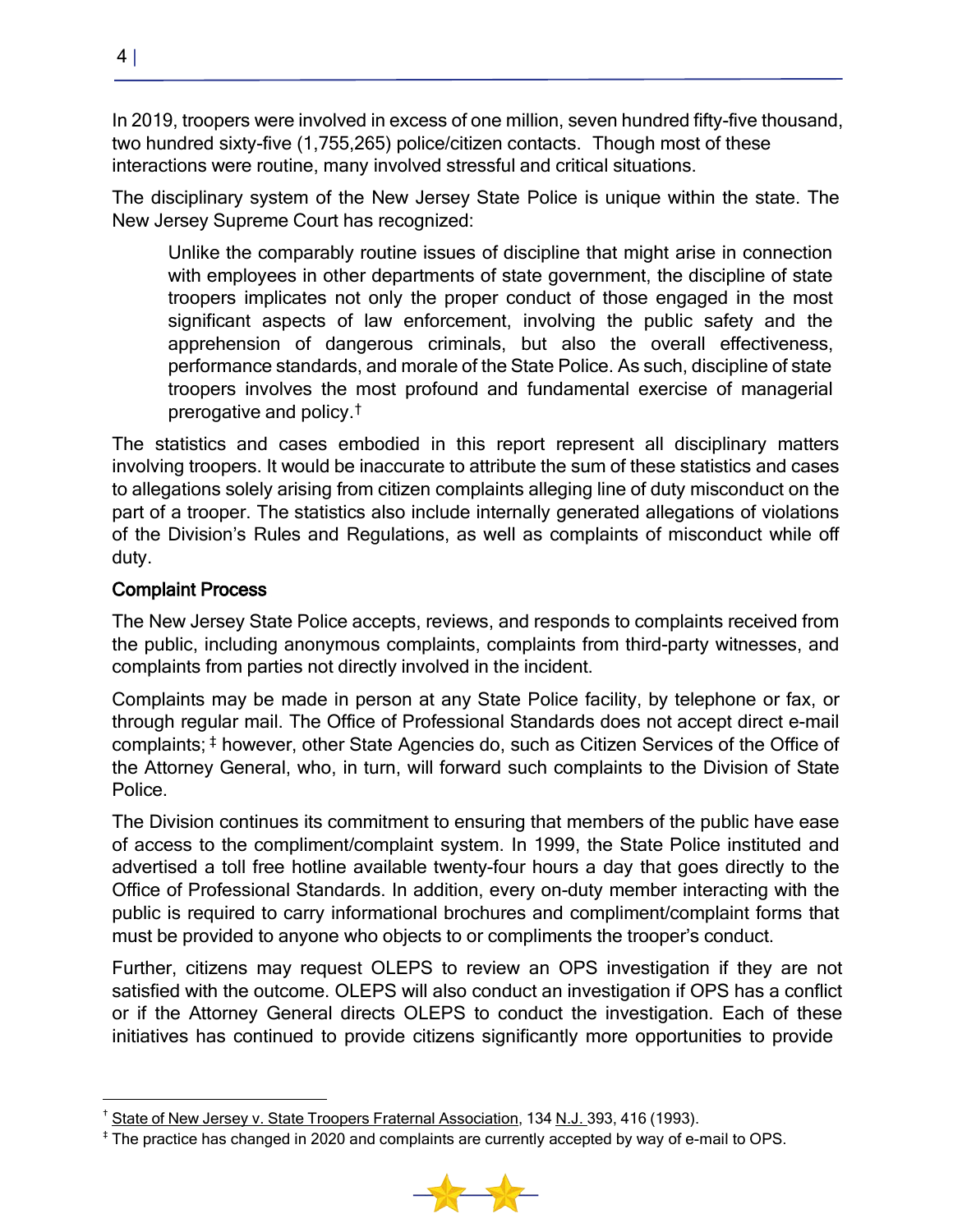feedback, compliments or complaints about the operation of the Division and its personnel.

As stated previously, the Intake Unit of the Office of Professional Standards is responsible for receiving, documenting, processing, classifying, and disseminating all complaints against sworn members of the New Jersey State Police alleging misconduct by its members. This includes complaints made by citizens, as well as employment-related disciplinary matters.

During 2019, seven hundred sixty-six (766) total incidents were reported and classified, as compared to seven hundred seven (707) in 2018. This represents an 8.3% increase in the number of reportable incidents received in the year 2019, than those received in the year 2018, while the total number of the Division's enlisted personnel increased by twenty-nine (29) enlisted members, representing a 1.03% increase for the same period.

<span id="page-10-0"></span>

# Incidents Classified by Years

# <span id="page-10-1"></span>Classification of Reported Incidents

When incidents are reported to the Office of Professional Standards, they are reviewed by the Intake Unit and classified in one of four categories after being reviewed by the Office of Professional Standards Command Staff members.

#### **Misconduct**

If the Division receives a complaint that alleges a trooper has committed a violation of the Division's Rules and Regulations, Standing Operating Procedures, or any applicable federal or state statute, the matter may be classified as Misconduct, and an Internal Investigation is then initiated.

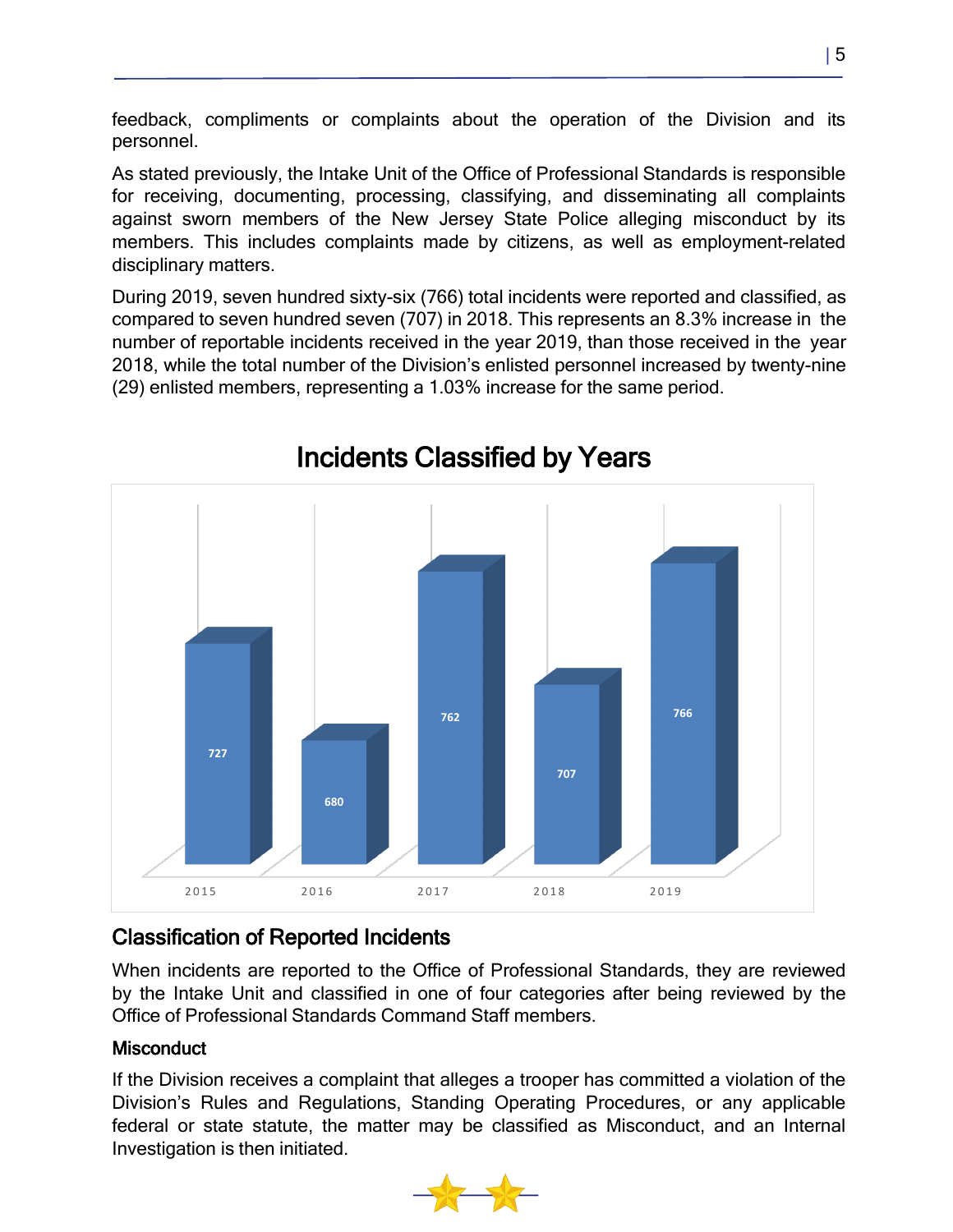#### **Performance**

When a complaint is reviewed and it is determined that an enlisted member of the Division may have committed a minor infraction, the matter is classified as a Performance Issue. These matters are returned to the member's command for resolution. The command is required to assign a supervisor not in the member's direct chain of command to handle the complaint. The supervisor is required to submit a Performance Incident Disposition Report to the Office of Professional Standards through his/her chain of command detailing the corrective actions taken to resolve the issue. The intervention is non-disciplinary and intended to correct performance deficiencies.

#### Administrative

When the Office of Professional Standards' review of the reported incident reveals that a trooper has not violated any of the Division's Rules and Regulations, Standing Operating Procedures, or applicable federal or state laws, the incident is classified as an Administrative matter and closed.

#### Equal Employment Opportunity / Affirmative Action Investigations and / or Compliance **Investigations**

When OPS receives a complaint which alleges that an enlisted member is in violation of the New Jersey State Policy Prohibiting Discrimination in the Workplace, OPS refers the matter to the Department of Law and Public Safety's Office of Equal Employment Opportunity. The Department's EEO Office conducts an investigation and, if the allegations are substantiated, the case is forwarded to the Office of Professional Standards for adjudication and disciplinary action. The Compliance Unit, which falls under the Personnel Bureau, refers violations of the Medical Leave Policy to OPS, as they are classified as misconduct investigations.

### <span id="page-11-0"></span>Referrals

l

When the Division receives a complaint which does not involve a member of the New Jersey State Police, it refers the complaint to the proper authority and documents the transaction as a Non-Reportable Incident.

# <span id="page-11-1"></span>Shooting Reviews

When a Division member is involved in a shooting, it is investigated by the Office of Public Integrity and Accountability which the NJSP Major Crime Unit supports, but is not the lead investigative component for trooper involved incidents. [\\*](#page-11-2) When OPIA completes its investigation and the matter is presented to the grand jury, if required, the case is reviewed by the Internal Affairs Investigation Bureau for any violation of the New Jersey State Police Rules and Regulations or Standing Operating Procedures. If it is determined that a violation occurred, a misconduct investigation will be initiated.

<span id="page-11-2"></span><sup>\*</sup>The shooting review process took effect on December 4, 2019 coinciding with AG Directive 19-8.

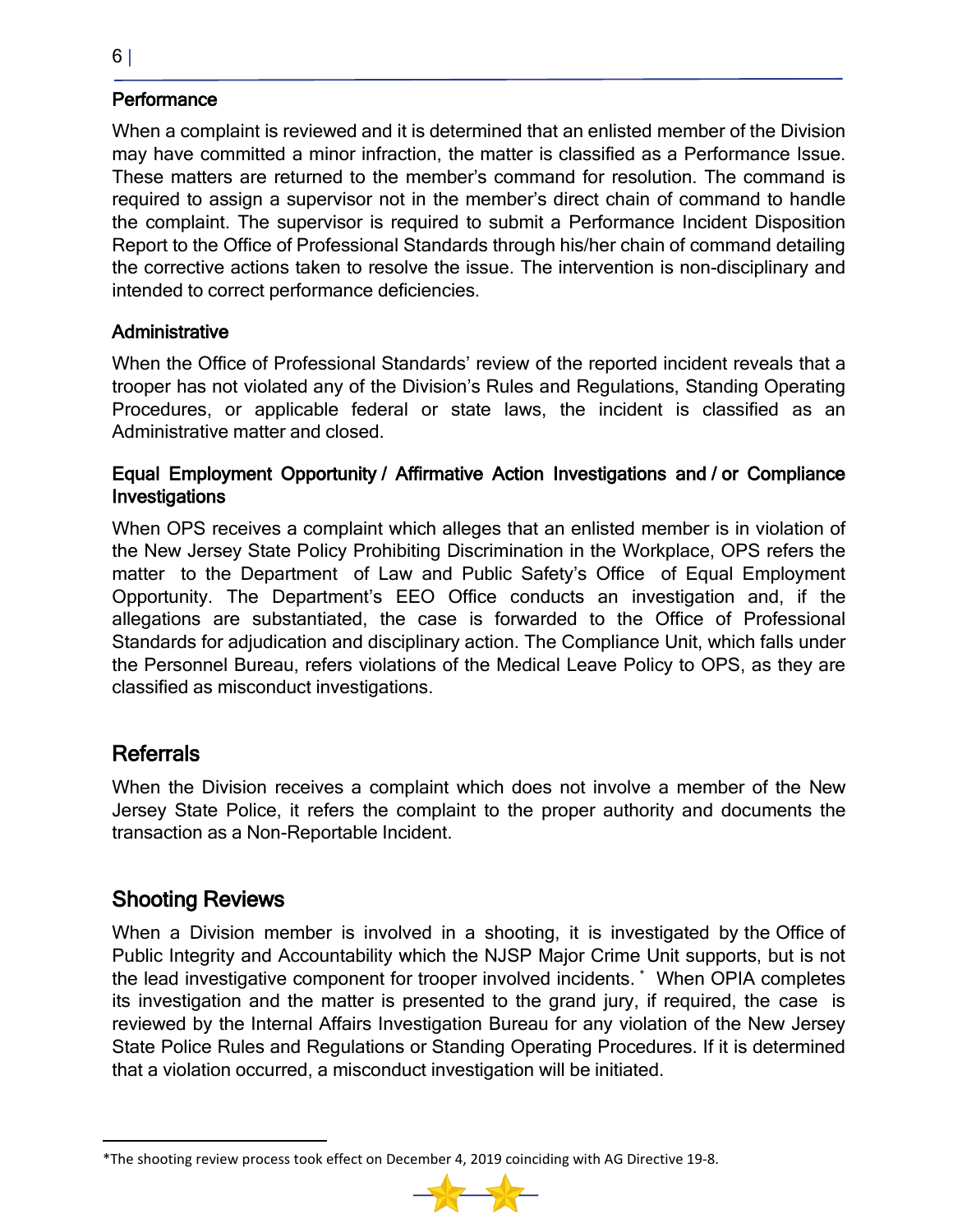<span id="page-12-0"></span>

|                                              | 2015           | 2016 | 2017           | 2018           | 2019           |
|----------------------------------------------|----------------|------|----------------|----------------|----------------|
| <b>Misconduct</b>                            | 212            | 203  | 248            | 205            | 229            |
| Performance                                  | 54             | 34   | 7              | 6              | $\overline{2}$ |
| <b>Administrative Issues</b>                 | 422            | 398  | 439            | 438            | 455            |
| Compliance                                   | $\overline{0}$ | 0    | $\overline{0}$ | $\overline{0}$ | $\overline{0}$ |
| <b>EEO/AA Investigations</b>                 | 4              | 0    | 4              | 4              | $\mathbf 0$    |
| Non-Reportable<br><b>Incidents/Referrals</b> | 35             | 45   | 59             | 53             | 72             |
| <b>Shooting Reviews</b>                      | 0              | 0    | 5              |                | 8              |
| <b>Totals</b>                                | 727            | 680  | 762            | 707            | 766            |

Five Year Breakdown of Incident Classifications

# <span id="page-12-1"></span>Origin of Complaints

In 2019, of the two hundred twenty-nine (229) total misconduct complaints, one hundred twenty-five (125) (55%) were initiated by members of the public and one hundred four (104) (45%) were initiated internally. Of the misconduct complaints initiated by the public, seventy-three (73) (58%) involved citizens who had been arrested or issued a motor vehicle summons by a member of the State Police. In addition, the Office of Professional Standards received two (2) reportable incidents that were classified as Performance issues; both (100%) of these complaints were initiated by members of the public.

In 2018, of the two hundred five (205) total misconduct complaints, one hundred twentysix (126) (61%) were initiated by members of the public and seventy-nine (79) (39%) were initiated internally. Of the misconduct complaints initiated by the public, eighty (80) (64%) involved citizens who had been arrested or issued a motor vehicle summons by a member of the State Police. In addition, the Office of Professional Standards received six (6) reportable incidents that were classified as Performance issues; all six (6) (100%) of these complaints were initiated by members of the public.

In 2017, of the two hundred forty-eight (248) total misconduct complaints, one hundred fifty-four (154) (62%) were initiated by members of the public, and ninety-four (94) (38%) were initiated internally. Of the misconduct complaints initiated by the public, ninety-five (95) (62%) involved citizens who had been arrested or issued a motor vehicle summons by a member of the State Police. In addition, the Office of Professional Standards received seven (7) reportable incidents that were classified as Performance issues; four (4) (57%) of these complaints were initiated by members of the public, and three (3) (43%) were initiated internally.

In 2016, of the two hundred three (203) total misconduct complaints, one hundred thirtysix (136) (67%) were initiated by members of the public, and sixty-seven (67) (33%) were initiated internally. Of the misconduct complaints initiated by the public, sixty-eight (68)

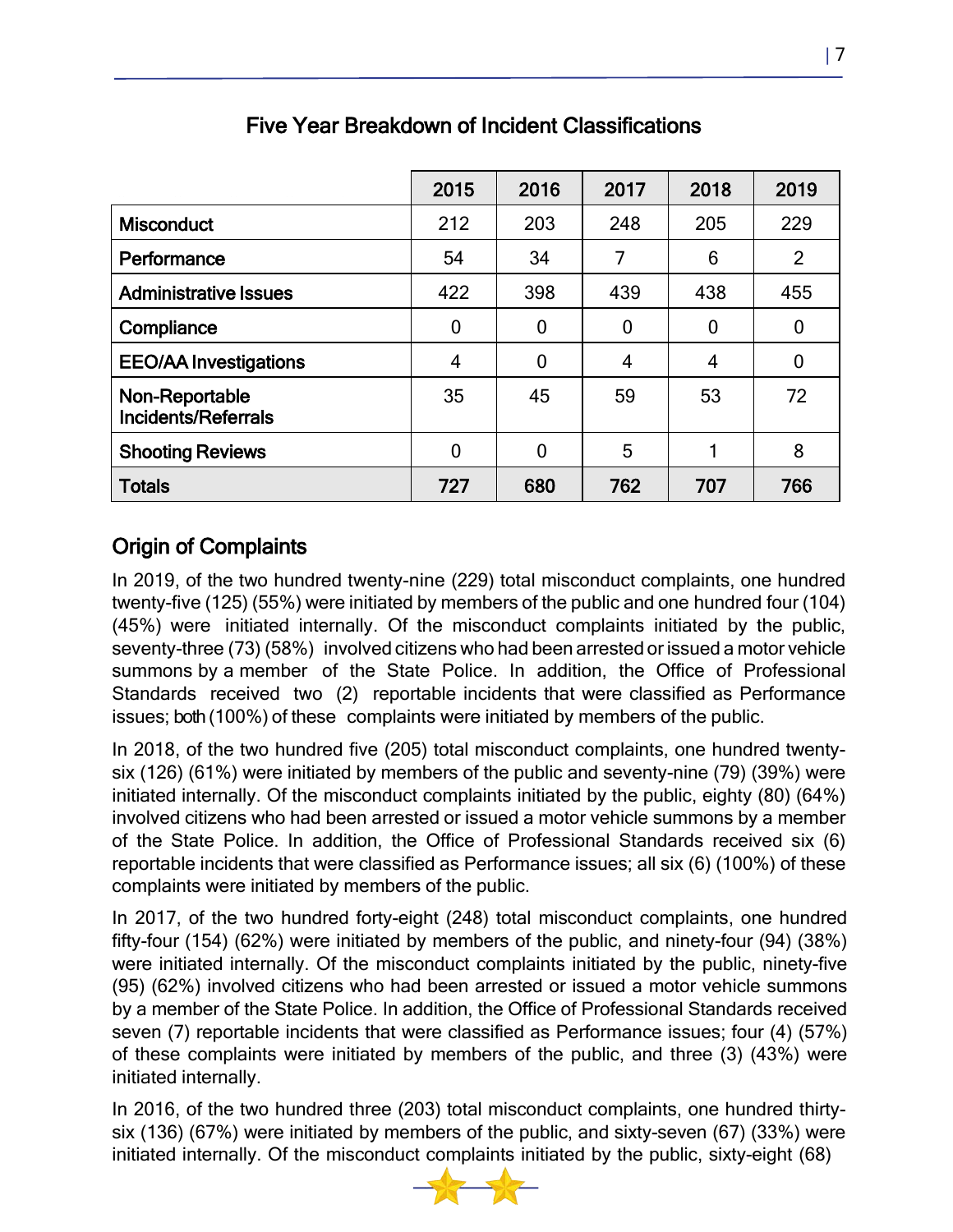(50%) involved citizens who had been arrested or issued a motor vehicle summons by a member of the State Police. In addition, the Office of Professional Standards received thirty-four (34) reportable incidents that were classified as Performance issues; thirty-two (32) (94%) of these complaints were initiated by members of the public, and two (2) (6%) were initiated internally.

In 2015, of the two hundred twelve (212) total misconduct complaints, one hundred fortythree (143) (67%) were initiated by members of the public and sixty-nine (69) (33%) were initiated internally. Of the misconduct complaints initiated by the public, forty-one (41) (29%) involved citizens who had been arrested or issued a motor vehicle summons by a member of the State Police. In addition, the Office of Professional Standards received fifty-four (54) reportable incidents that were classified as Performance issues; forty-five (45) (83%) of these complaints were initiated by members of the public, and nine (9) (17%) were initiated internally.

# Five Year Comparison of Complaint Sources for Misconduct & Performance Matters

For the purposes of the chart displayed below, the cumulative number of Performance Issues and Misconduct Complaints is being used, and the results are presented as percentages.



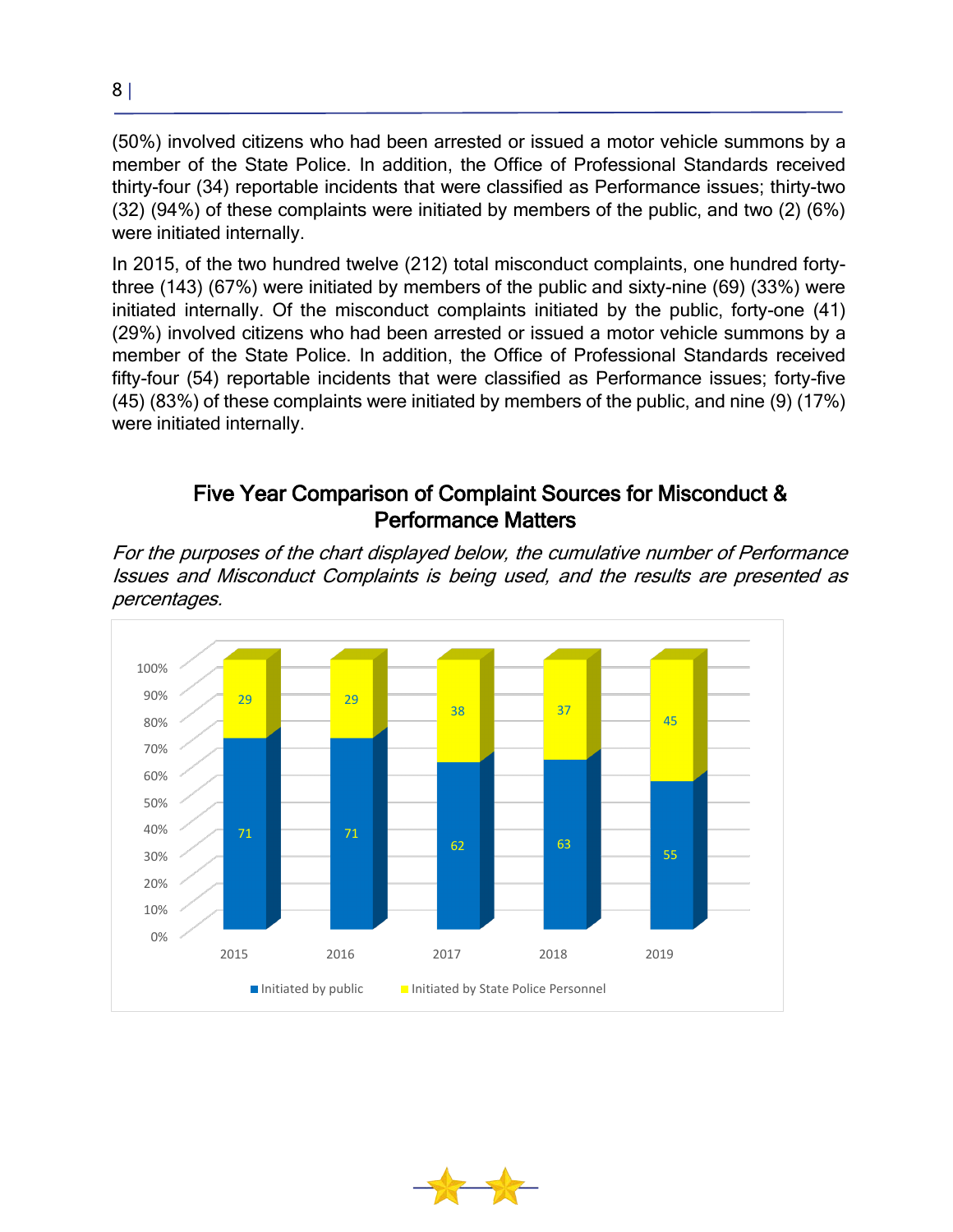# <span id="page-14-0"></span>Criminal Proceedings Involving Division Members

The Office of Professional Standards also investigates all matters in which a member of the State Police has become the subject of a criminal proceeding for any appropriate disciplinary action subsequent to the resolution of the criminal matter. Criminal proceedings arise in a variety of ways: they can be initiated as a result of an investigation by Office of Professional Standards personnel; they may be the result of state or federal criminal investigations; they may arise from off-duty conduct matters; or they may be the result of counter-complaints filed against a trooper by a defendant, after the defendant has been arrested or charged by a trooper.

### <span id="page-14-1"></span>Line of Duty: Citizen Initiated Criminal Matters

On occasion, criminal charges are filed by citizens against members of the Division for incidents alleged to have occurred on-duty. Most are filed by individuals who were charged with motor vehicle and / or criminal offenses by a member. These complaints are assessed, evaluated, screened, and a determination is made as to whether the members' actions were within the scope of their official duties and therefore legally defensible. During 2019, criminal charges were filed against no members as a result of an interaction while on-duty.

# On-Duty Conduct: State Police or Other Law Enforcement Agency Initiated Proceedings.

#### An examination of our records has found one (1) trooper was charged with a crime during 2019. The member was charged with conduct that occurred while on-duty.

This case represents a criminal or disorderly persons offense filed against Division member acting in an official capacity while in the performance of their State Police duties. During 2019, the following charge was filed against the member as a result of interactions while on-duty:

 Member was charged with Tampering with Public Records or Information and Falsifying or Tampering with Records. The member entered into a Pre-Trial Intervention (PTI) program and as a condition of the PTI was required to forfeit their public employment.

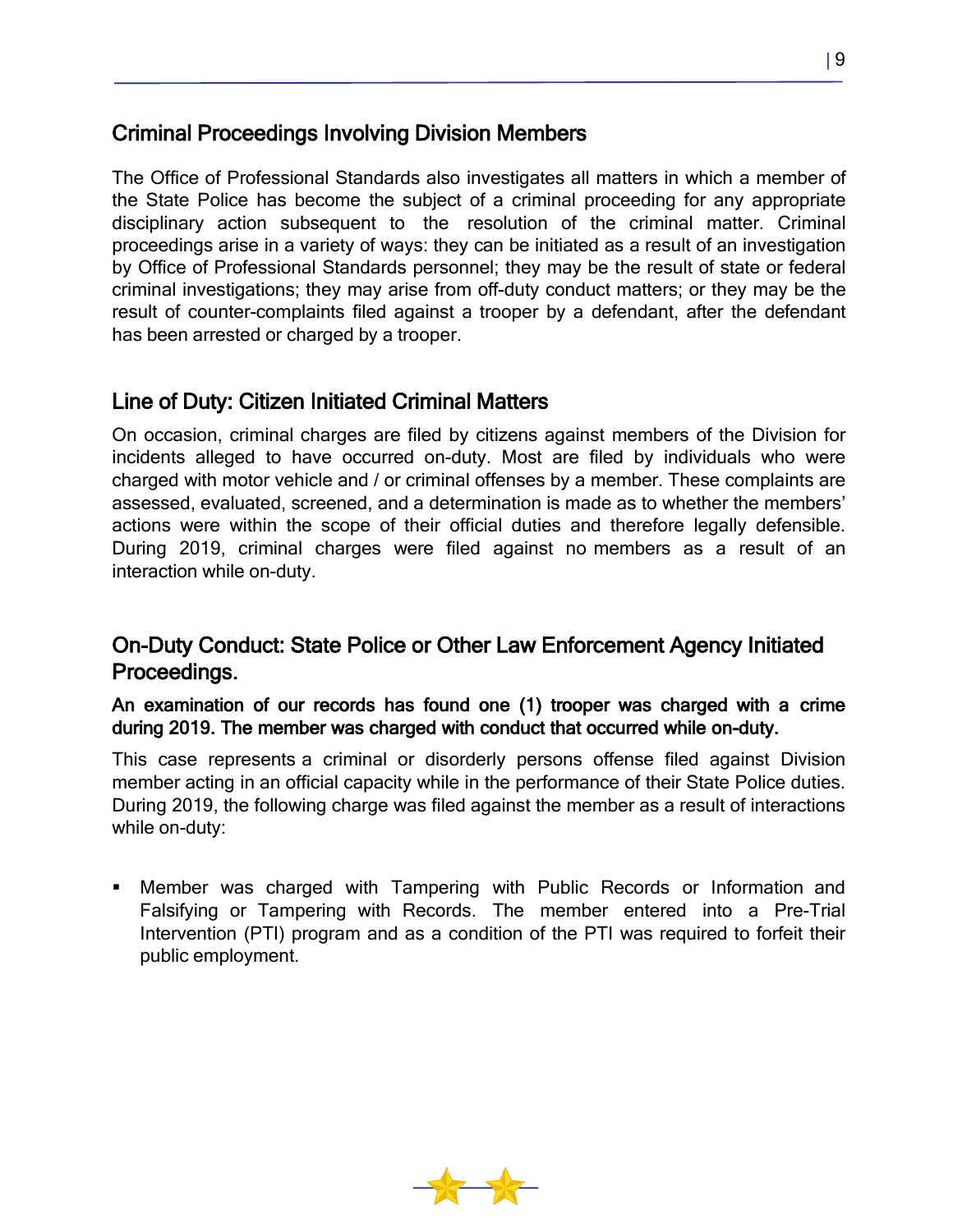# <span id="page-15-0"></span>Off-Duty Conduct

### An examination of our records has found six (6) troopers were charged with crimes during 2019. All six (6) members were charged while off-duty.

These cases represent criminal or disorderly persons offenses filed against Division members acting in an off-duty capacity and not related in any way to the performance of their State Police duties. During 2019, the following charges were filed against members as a result of off-duty conduct:

- Member was charged with two counts of Assault by Auto. The criminal court proceedings are pending.
- Member was charged with Resisting Arrest and Disorderly Conduct. The criminal charge was dismissed in court. The administrative charges are pending adjudication.
- Member was charged with Domestic Violence Simple Assault. The criminal charge was dismissed in court. The administrative charges are pending adjudication.
- Member was charged with Operating a Vehicle While Intoxicated Endangering a Person. The member pled guilty to the charge. The member pled guilty to administrative charges.
- Member was charged with Possession of a Weapon for Unlawful Purposes and Aggravated Assault. The criminal court proceedings are pending.
- Member was charged with Endangering the Welfare of Child. The criminal court proceedings are pending.

<span id="page-15-1"></span>Although some of the above criminal charges have been judicially dismissed, the troopers involved may still face Division administrative charges[.§](#page-15-2)

# Assignment of Investigations

Of the two hundred twenty-nine (229) misconduct cases assigned in 2019, two hundred twenty-eight (228) were assigned to Internal Affairs Investigation Bureau investigators, and one (1) was referred to the Attorney General's Office, Office of Law Enforcement Professional Standards, for investigation.

The investigative process assesses the propriety of all conduct during the incident in which the alleged misconduct occurred. If, during the course of an investigation, there is an indication that misconduct occurred other than that alleged, the Office of Professional Standards will also investigate that additional potential misconduct to its logical

<span id="page-15-2"></span> <sup>§</sup> The information contained in this report was captured on April 2, 2020. The disposition of the administrative charges regarding the members will be published in subsequent reports.

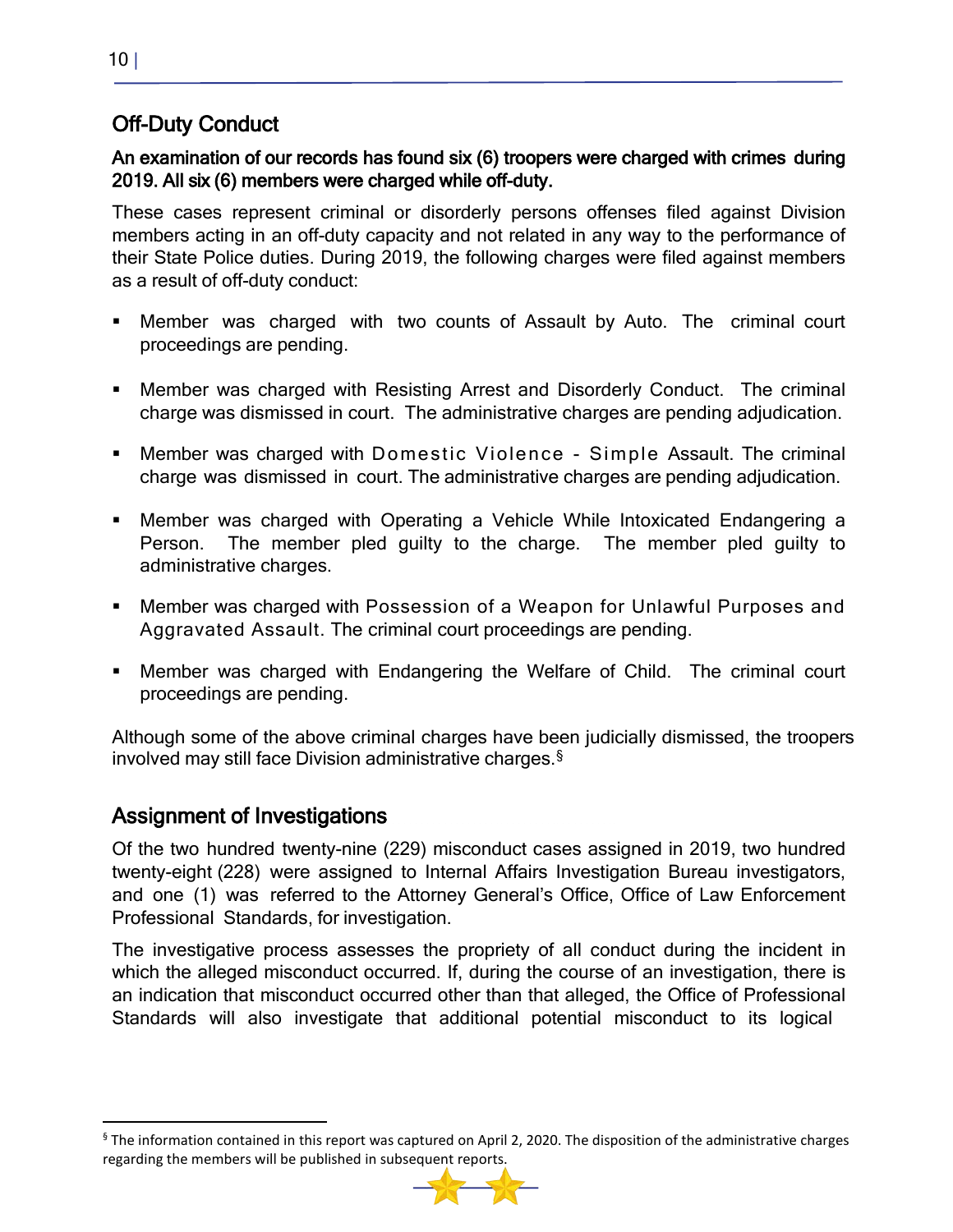<span id="page-16-0"></span>conclusion. In addition, if a citizen requests to withdraw a previously made complaint, the investigation is continued with or without the assistance of the citizen to ensure proper trooper conduct.

### <span id="page-16-1"></span>Allegations and Outcomes

All complaints are categorized based on the alleged conduct. As of September 1, 2000, each allegation, upon review by the Superintendent, is determined to have one of the following four dispositions:

| Substantiated:         | An allegation is determined to be "substantiated" if a<br>preponderance of the evidence shows a member violated<br>any law, State Police rule, regulation, protocol, standing<br>operating procedure, directive, or training.                     |
|------------------------|---------------------------------------------------------------------------------------------------------------------------------------------------------------------------------------------------------------------------------------------------|
| Unfounded:             | An allegation is determined to be "unfounded" if a<br>preponderance of the evidence shows that the alleged<br>misconduct did not occur.                                                                                                           |
| Exonerated:            | An allegation is determined to be "exonerated" if a<br>preponderance of the evidence shows the alleged conduct<br>did occur, but did not violate State Police rule, regulation,<br>protocol, standing operating procedure, directive or training. |
| Insufficient evidence: | An allegation is determined to be "insufficient evidence"<br>when there is insufficient evidence to decide whether the<br>alleged act occurred.                                                                                                   |

It is important to note that the disposition of any allegation is determined after a complete and thorough investigation utilizing the "preponderance of the evidence" standard.[\\*\\*](#page-16-3) To substantiate an allegation, the investigative results must lead to the conclusion that the alleged misconduct was more likely to have occurred, than not.

# <span id="page-16-2"></span>Misconduct Investigations Opened in 2019

There were two hundred twenty-nine (229) misconduct investigations opened in 2019. The following paragraphs report the status of these cases as of April 2, 2020.[††](#page-16-4) Of these cases, one hundred twenty-five (125) (55%) were initiated as the result of citizen complaints and one hundred four (104) (45%) cases were opened because of complaints made by State Police supervisors or other members.

<span id="page-16-4"></span><sup>††</sup> For consistency purposes, OPS assesses the status of the cases in preparation of their Annual Report in April of the subsequent year. This is to allow adequate time to ensure that all information regarding the previous year has been properly captured and is up-to-date.



<span id="page-16-3"></span> <sup>\*\*</sup> In Re Polk, 90 N.J. 550, 560-562 (1982); Atkinson v. Parsekian, 37 N.J. 143, 149 (1962).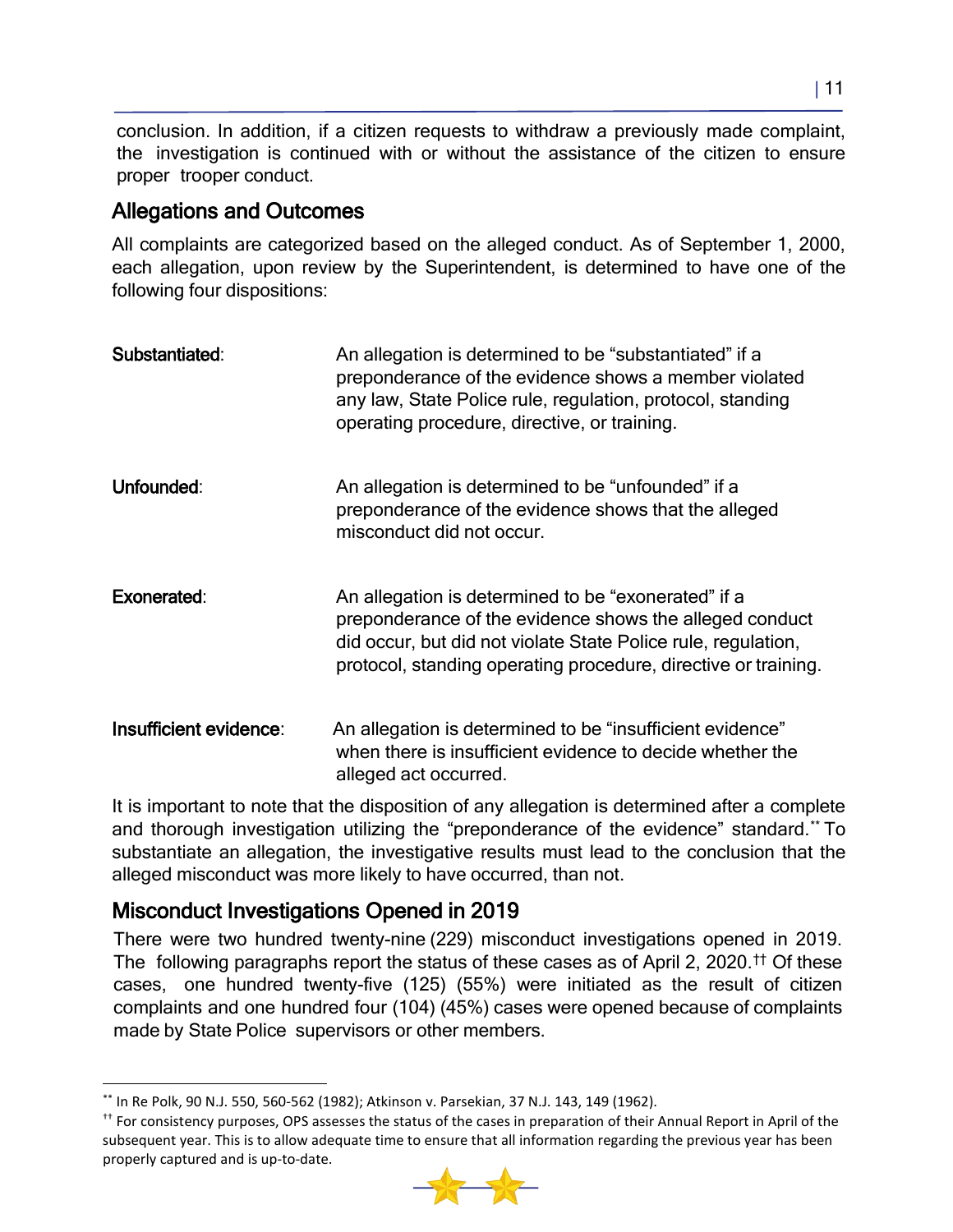Of the one hundred twenty-five (125) citizen-initiated investigations, twenty-two (22) (18%) remain active, nineteen (19) (15%) are in the review process, seventy-five (75) (60%) have been completed, and nine (9) (7%) have been suspended pending court action or other administrative action. Of the seventy-five (75) completed, seventeen (17) (23%) resulted in substantiated primary or secondary allegations.

Of the one hundred four (104) complaints initiated by State Police supervisors and members, seventeen (17) (16%) remain active, thirteen (13) (12.5%) are in the review process, sixty-five (65) (62.5%) have been completed and nine (9) (9%) have been suspended pending court action or other administrative action. Of the sixty-five (65) completed, forty-three (43) (66%) resulted in substantiated primary or secondary allegations.

# <span id="page-17-0"></span>Summary of New Complaints:

The following table summarizes the total number of complaints received by the Office of Professional Standards during the year 2019 that resulted in Internal Investigations, the origin of the complaints, the total number of Principals (members of the Division who have been identified as the subjects of the investigations) per complaint, and the general categories of the allegations.

<span id="page-17-1"></span>

| 2019 Number of Principals by Category for Internal Investigation |                |                |                                         |  |
|------------------------------------------------------------------|----------------|----------------|-----------------------------------------|--|
|                                                                  |                | Origin         | <b>Principals</b><br>(Involved Members) |  |
| <b>Complaint Classification</b>                                  | <b>Public</b>  | <b>SP</b>      |                                         |  |
| <b>Admin. Violations</b>                                         | 22             | 46             | 68                                      |  |
| <b>Alcohol Violation</b>                                         | 6              | 9              | 15                                      |  |
| Assault                                                          | 0              |                |                                         |  |
| <b>Attitude and Demeanor</b>                                     | 7              | $\overline{0}$ |                                         |  |
| <b>Differential Treatment</b>                                    | 85             | 3              | 88                                      |  |
| <b>Domestic Violence</b>                                         | 3              | 7              | 10                                      |  |
| <b>Driving Violation</b>                                         | 0              | 3              | 3                                       |  |
| <b>Drug Violation</b>                                            | 0              |                |                                         |  |
| <b>Excessive Force</b>                                           | 45             | 0              | 45                                      |  |
| <b>Failure to Perform Duty</b>                                   | 21             | 11             | 32                                      |  |
| <b>False Arrest</b>                                              | $\overline{2}$ | 0              | $\overline{2}$                          |  |
| Improper Search                                                  |                | 0              |                                         |  |
| Other                                                            | 29             | 60             | 89                                      |  |
| <b>Other Harassment</b>                                          | $\overline{2}$ | 0              | 2                                       |  |
| Theft                                                            |                |                | 12                                      |  |
| <b>TOTALS</b>                                                    | 234            | 142            | 376                                     |  |

Note: The complaints are broken down by the primary complaint classification, and segregated by the origin of the complaint.

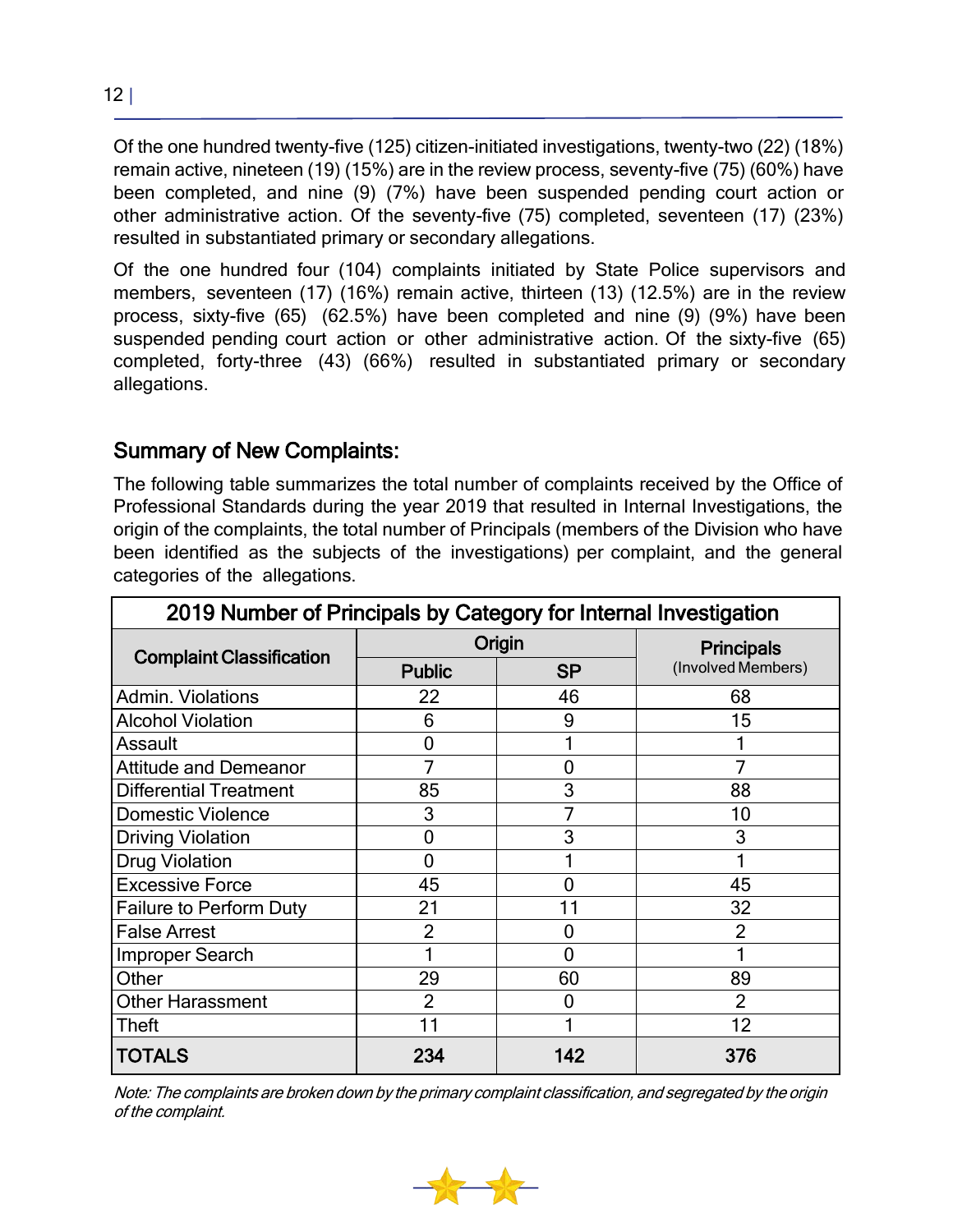# Completed Discipline

The State Police disciplinary hearing system provides for three formal classifications of disciplinary proceedings for substantiated violations of the NJSP Rules and Regulations. They are:

| <b>General Disciplinary Hearing:</b> | may result in a suspension of 30 days and up to<br>termination, and/or a reduction in rank and/or grade. |  |  |
|--------------------------------------|----------------------------------------------------------------------------------------------------------|--|--|
| <b>Summary Disciplinary Hearing:</b> | may result in a suspension of up to 30 days.                                                             |  |  |
| <b>Minor Discipline:</b>             | may result in a suspension of up to 5 days.                                                              |  |  |

\*Note: The New Jersey State Police utilize <sup>a</sup> progressive discipline model. Some cases may appear to have similar allegations or circumstances and result in <sup>a</sup> different penalty; however, an officer's disciplinary history and <sup>a</sup> repetitive occurrence of offenses would result in increased discipline except in cases of egregious misconduct warranting termination absent progressive discipline. Some matters involve the same trooper and/or multiple discipline.

# <span id="page-18-0"></span>Synopsis of Major Discipline

The following is a synopsis of *General Disciplinary Matters* completed during the calendar year 2019\*:

- Member admitted to acting in an official capacity to the discredit of the Division while onduty and violating the State of New Jersey Anti-Discrimination Policy by making inappropriate and disparaging remarks within the workplace. The member received a 30-day suspension.
- Member admitted to acting in an official capacity to the discredit of the Division while on-duty and disobeying a written order by engaging in unprofessional conversation and questioning of a subject during a motor vehicle stop. Additionally, the member failed to follow MVR procedures. The member received a 30-day suspension.
- Member was criminally charged with fourth degree Falsifying or Tampering with Records. The member pled guilty to Falsifying or Tampering with Records and entered into the Pretrial Intervention Program. As a result of the agreement the member was disqualified from any employment with the State of New Jersey and was terminated from employment with the Division.
- Member admitted to acting in an official capacity to the discredit of the Division while onduty and insubordination by engaging in a verbal and physical altercation with their supervisor. The member received a 45-day suspension.

**\*On June 19, 2020, Attorney General Grewal issued Attorney General Directive 2020-6, which directed the New Jersey State Police to disclose the names of members subject to major discipline since 2000. On June 7, 2021, the New Jersey Supreme Court upheld the Attorney General's authority to issue the Directive, and found that the identities of officer subject to major discipline since June 2020 may be disclosed per the Directive. Disclosure of the identity of State Police members involved in major misconduct prior to the June 2020 Directive is currently pending the resolution in litigation.** *In re Attorney General Law Enforcement Directives Nos. 2020-5 and 2020-6, A- 26/27/28/29/30-20, June 7, 2021.*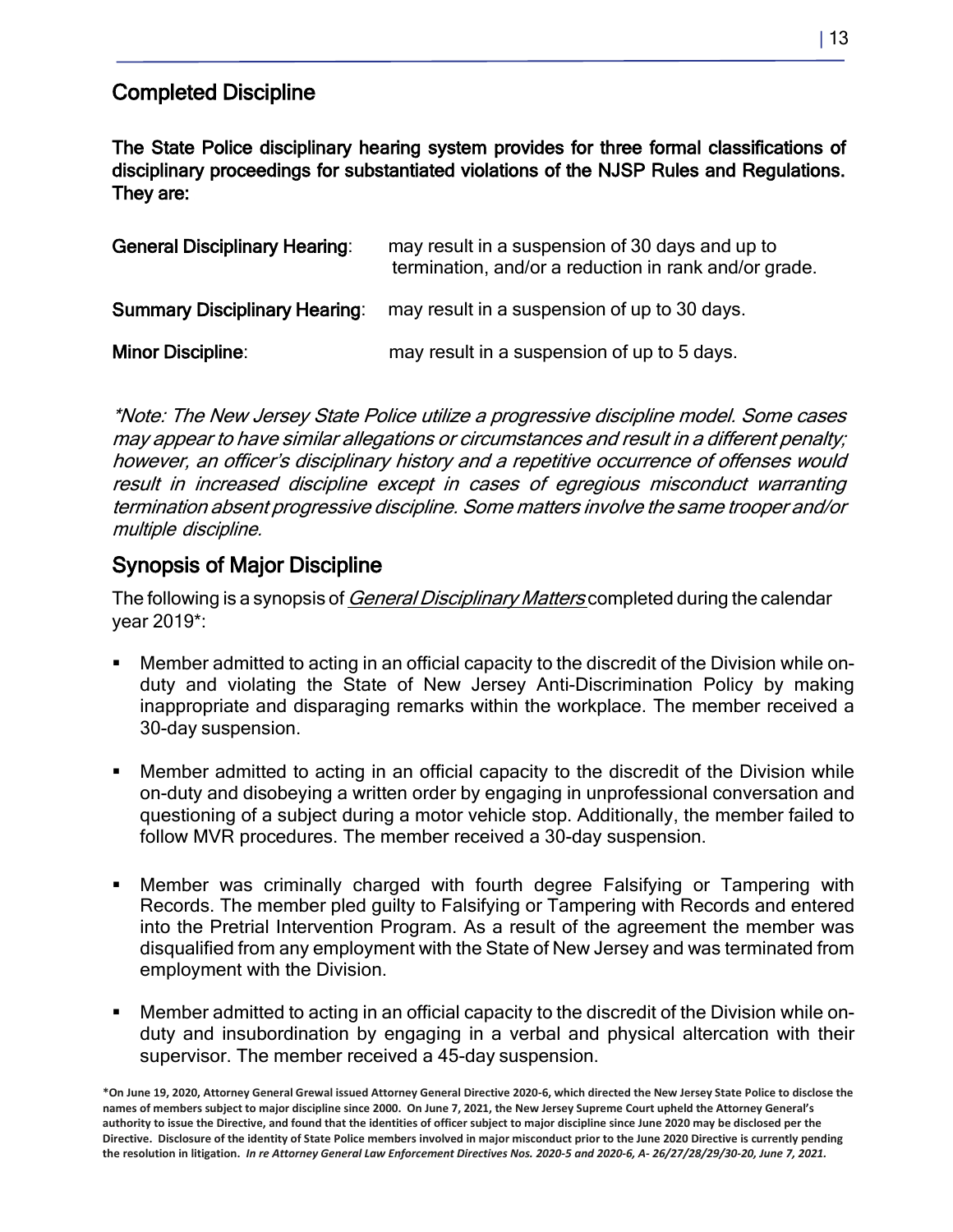- Member was criminally indicted with second degree Official Misconduct, second degree Pattern of Official Misconduct, second degree Computer Theft, and fourth degree Impersonation. The member entered into a guilty plea to one count of fourth degree Impersonation. As a result of the guilty plea to the referenced criminal charge, the member was disqualified from any employment with the State of New Jersey and was terminated from employment with the Division.
- Member admitted to acting in an official capacity to the discredit of the Division while onduty by engaging in a verbal and physical altercation with a subordinate. The member received a 30-day suspension.
- Member admitted to acting in both an official and unofficial capacity to the discredit of the Division. While on-duty the member operated troop transportation in an unsafe manner at a toll plaza on a private roadway to improperly obtain toll tickets which the member then used off duty for personal use. Furthermore, the member knowingly entered inaccurate and false information into the eDaily system. The member received a 45-day suspension.
- **Member admitted to acting in an unofficial capacity to the discredit of the Division while** off-duty by engaging in Domestic Violence assault. The member received a 45-day suspension.
- Member admitted to acting in both an official and unofficial capacity to the discredit of the Division. While on-duty the member operated troop transportation in an unsafe manner at a toll plaza on a private roadway to improperly obtain toll tickets which the member then used off duty for personal use. The member received a 30-day suspension.
- Member admitted to violating New Jersey Motor Vehicle Statute and acting in an unofficial capacity to the discredit of the Division while off-duty. The member pled guilty in municipal court to Driving While Intoxicated after being involved in a motor vehicle crash. The member received a 180-day suspension.
- Member admitted to acting in both an official and unofficial capacity to the discredit of the Division. While on-duty the member operated troop transportation in an unsafe manner at a toll plaza on a private roadway to improperly obtain toll tickets which the member then used off duty for personal use. Furthermore, the member knowingly entered inaccurate and false information into the eDaily system. The member received a 45-day suspension.
- Member admitted to acting in an official capacity to the discredit of the Division. While on-duty the member operated troop transportation in an unsafe manner at a toll plaza on a private roadway to improperly obtain toll tickets. The member received a 30-day suspension.
- Member admitted to acting in an official capacity to the discredit of the Division while on-duty and violating the State of New Jersey Anti-Discrimination Policy by making inappropriate and disparaging remarks within the workplace, involving two separate

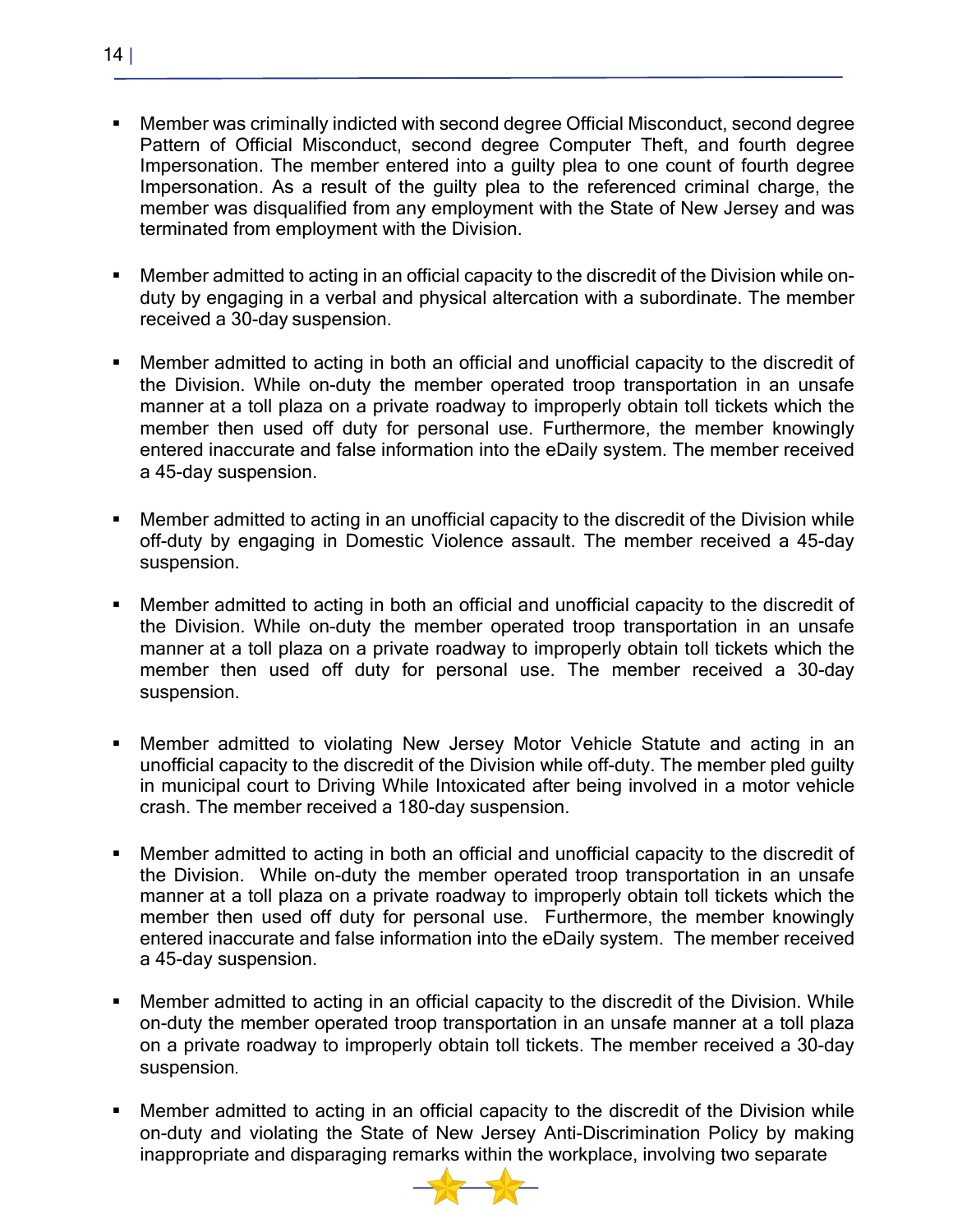cases. Additionally, the member improperly utilized Division computer resources for purposes other than those for which it was intended. The member received a 100-day suspension.

- Member admitted to acting in both an official and unofficial capacity to the discredit of the Division. While on-duty the member operated troop transportation in an unsafe manner at a toll plaza on a private roadway to improperly obtain toll tickets which the member then used off duty for personal use. Additionally, the member provided the improperly obtained toll tickets to an acquaintance. Furthermore, the member knowingly entered false information into the eDaily system. The member received a 60-day suspension.
- Member admitted to acting in an official capacity to the discredit of the Division while on-duty and violating the State of New Jersey Anti-Discrimination Policy by making inappropriate and disparaging remarks within the workplace. Additionally, the member inappropriately disclosed information gained through their official duty for purposes other than those for which it was intended. Furthermore, the member knowingly documented misleading information on their Daily Activity Patrol Log. The member received a 65-day suspension.
- Member admitted to acting in an official capacity to the discredit of the Division while on-duty and violating the State of New Jersey Anti-Discrimination Policy by making inappropriate and disparaging remarks within the workplace. Additionally, the member inappropriately disclosed information gained through their official duty for purposes other than those for which it was intended. The member received a 60-day suspension.
- Member admitted to acting in an unofficial capacity to the discredit of the Division and using their position to intimidate or gain favor. While off-duty the member attempted to use their official position to secure unwarranted privileges or advantages. The member received a 47-day suspension.

The following is a synopsis of *Summary Disciplinary Matters* completed during the calendar year 2019:

- Member admitted to acting in an unofficial capacity to the discredit of the Division while off-duty by failing to properly secure their Division issued duty weapon which led to the weapon being handled by a civilian. The member received a 30-day suspension.
- Member admitted to acting in an official capacity to the discredit of the Division while onduty by negligently entering inaccurate information into the E-Daily system, creating paid time for which the member was not entitled. The member received a 20-day suspension.
- Member admitted to acting in an unofficial capacity to the discredit of the Division while off-duty by utilizing inappropriate language. Additionally, the member failed to notify the Division of a previous incident, which required a response from the local police department. The member received a 10-day suspension.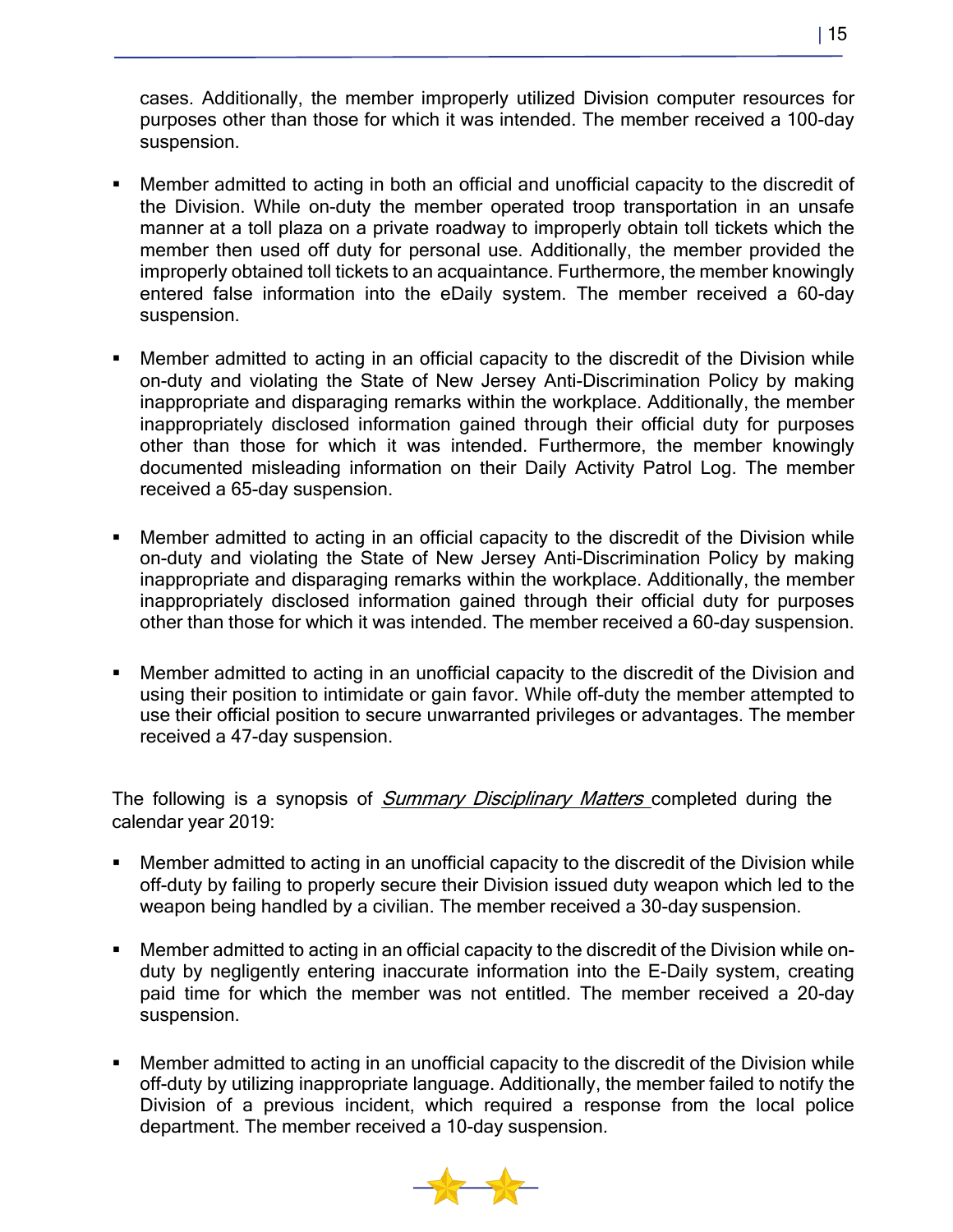- Member admitted to acting in an unofficial capacity to the discredit of the Division while off-duty and disobeying a written order. The member inappropriately utilized their assigned troop transportation while off-duty in and unsafe manner causing a motor vehicle collision. The member received a 25-day suspension.
- Member admitted to acting in an unofficial capacity to the discredit of the Division while off-duty and disobeying a written order. The member took a cellular telephone during the course of an argument. Additionally, the member failed to notify the Division of previous domestic violence incidents and failed to properly secure a weapon. The member received a 20-day suspension.

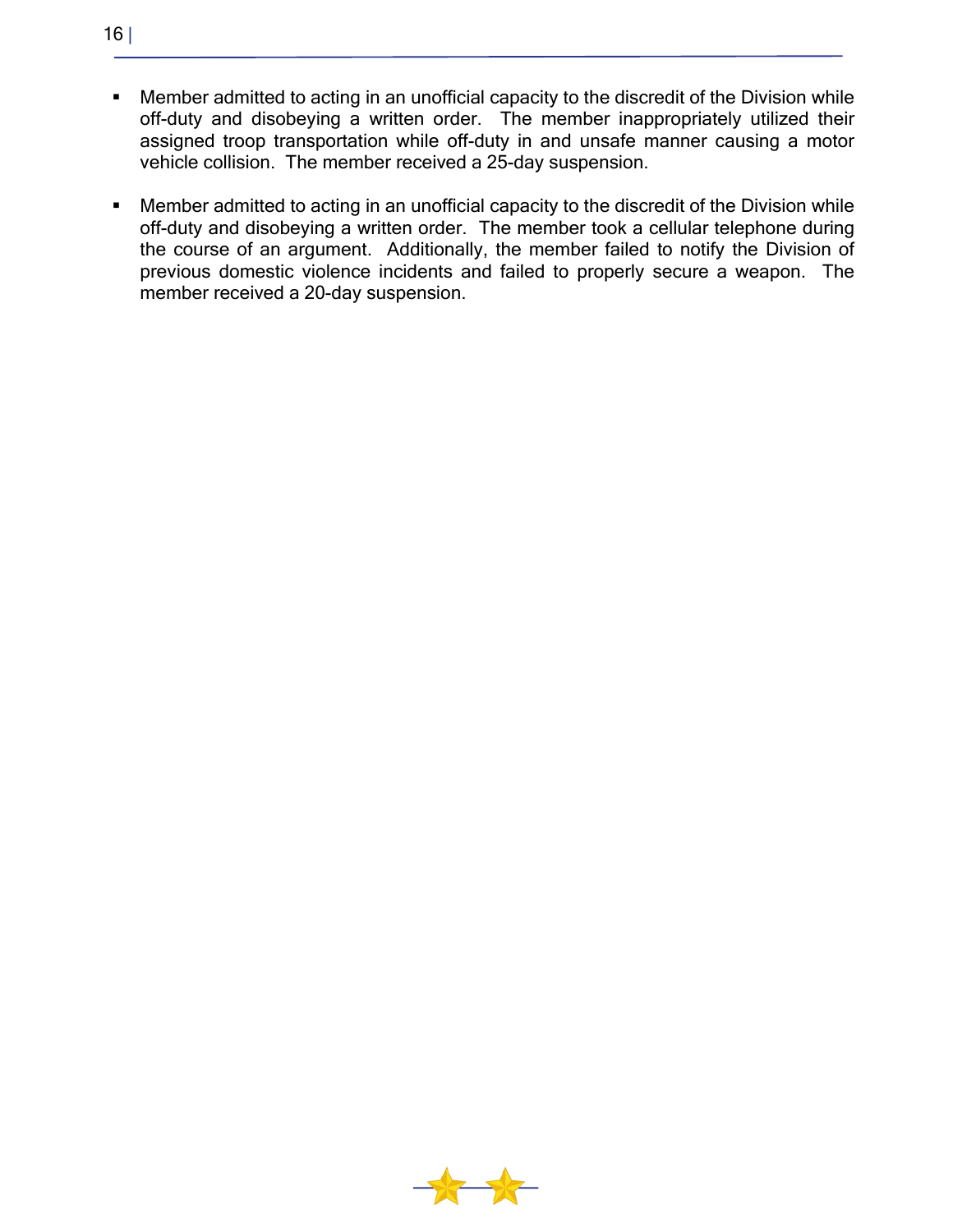# <span id="page-22-0"></span>Synopsis of Minor Discipline

The following information reflects a brief synopsis of the circumstances which led to the imposition of *Minor Discipline* during the calendar year 2019. Although circumstances involving disciplinary cases may appear similar within these brief summaries, each case is judged on its own merits based on a specific set of facts, and the Superintendent determines the final discipline imposed.

- Member failed to properly secure a prisoner. (Written Reprimand)
- Member failed to safeguard NJSP issued identification. (Written Reprimand)
- Member failed to monitor the safekeeping of confidential files. (Written Reprimand w/2 day suspension)
- Member was aware that confidential files were not being properly secured and failed to take action. (Written Reprimand)
- Member approved an entry into the evidence ledger without physically verifying its accuracy. (Written Reprimand)
- Member failed to properly safeguard evidence and submitted an Investigation Report which was inaccurate. (Written Reprimand)
- Member failed to safeguard NJSP issued handcuffs. (Written Reprimand)
- Member failed to safeguard NJSP issued identification. (Written Reprimand)
- Member failed to safeguard a weapon. (Written Reprimand w/5 day suspension)
- Member failed to call in a motor vehicle stop, disobeyed a written order, failed to follow MVR procedures, and operated troop transportation in an unsafe manner. (Written Reprimand w/5 day suspension)
- Member received a motor vehicle summons while off duty. (Written Reprimand)
- Member failed to safeguard NJSP issued identification. (Written Reprimand)
- Member disobeyed a direct order from a superior to complete reports. (Written Reprimand)
- Member failed to safeguard NJSP issued handcuffs. (Written Reprimand)
- Member was insubordinate towards a commanding officer. (Written Reprimand w/2 day suspension)
- Member improperly used a Division computer and failed to notify a citizen of their right to file a complaint. (Written Reprimand)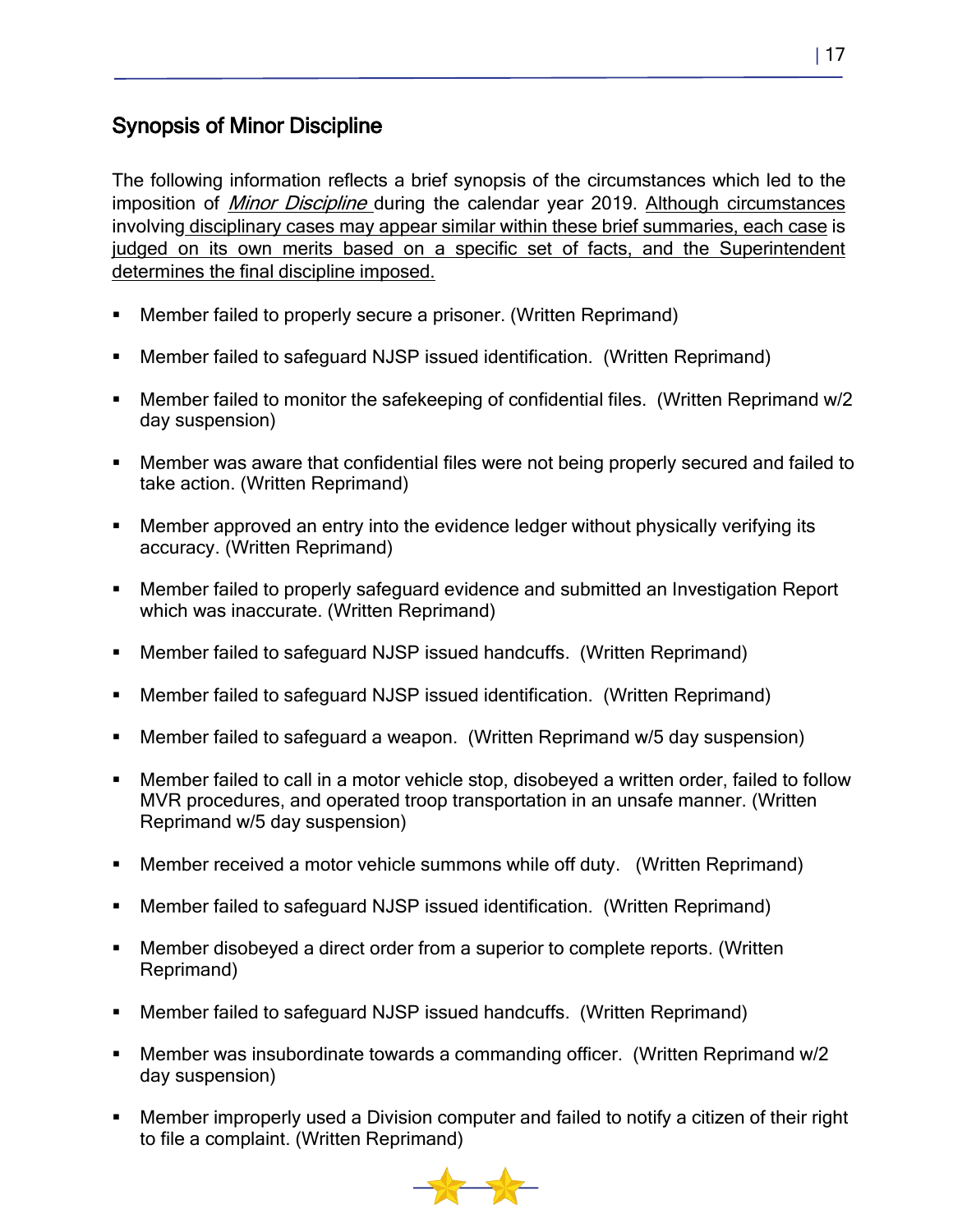- Member failed to safeguard NJSP issued identification. (Written Reprimand)
- **•** Member failed to take appropriate police action. (Written Reprimand)
- Member failed to take appropriate police action and failed to notify the Division of their receipt of a subpoena to testify in court regarding a civil matter. (Written Reprimand)
- Member issued a motor vehicle summons, wherein the member had a direct personal interest that might reasonably be expected to impair the member's objectivity or independence of judgment. (Written Reprimand)
- Member acted in an unprofessional manner and failed to notify the Division of a domestic incident which required a police response. (Written Reprimand)
- Member displayed an inappropriate attitude and demeanor while interacting with a motorist and failed to ensure the interaction was captured on the body worn camera. (Written Reprimand)
- Member acted in an unprofessional manner and failed to complete a Reportable Use of Force Form. (Written Reprimand)
- Member failed to safeguard NJSP issued identification. (Written Reprimand)
- Member failed to safeguard NJSP issued identification. (Written Reprimand)
- Member failed to safeguard NJSP issued handcuffs. (Written Reprimand)
- Member failed to report the theft of their NJSP issued identification. (Written Reprimand)
- Member failed to safeguard NJSP issued badge. (Written Reprimand)
- Member conducted a motor vehicle crash investigation which was found to be culpably inefficient. (Written Reprimand)
- Member operated troop transportation in an unsafe manner causing damage and injuries. Additionally, the member failed to accurately document the incident. (Written Reprimand w/5 day suspension)
- Member failed to notify the NJSP that they were named as a suspect in a criminal investigation. (Written Reprimand)
- Member failed to safeguard NJSP issued identification. (Written Reprimand)
- Member failed to safeguard NJSP issued identification. (Written Reprimand)
- Member failed to properly secure a prisoner which resulted in an escape from custody and failed to follow BWC procedures. (Written Reprimand)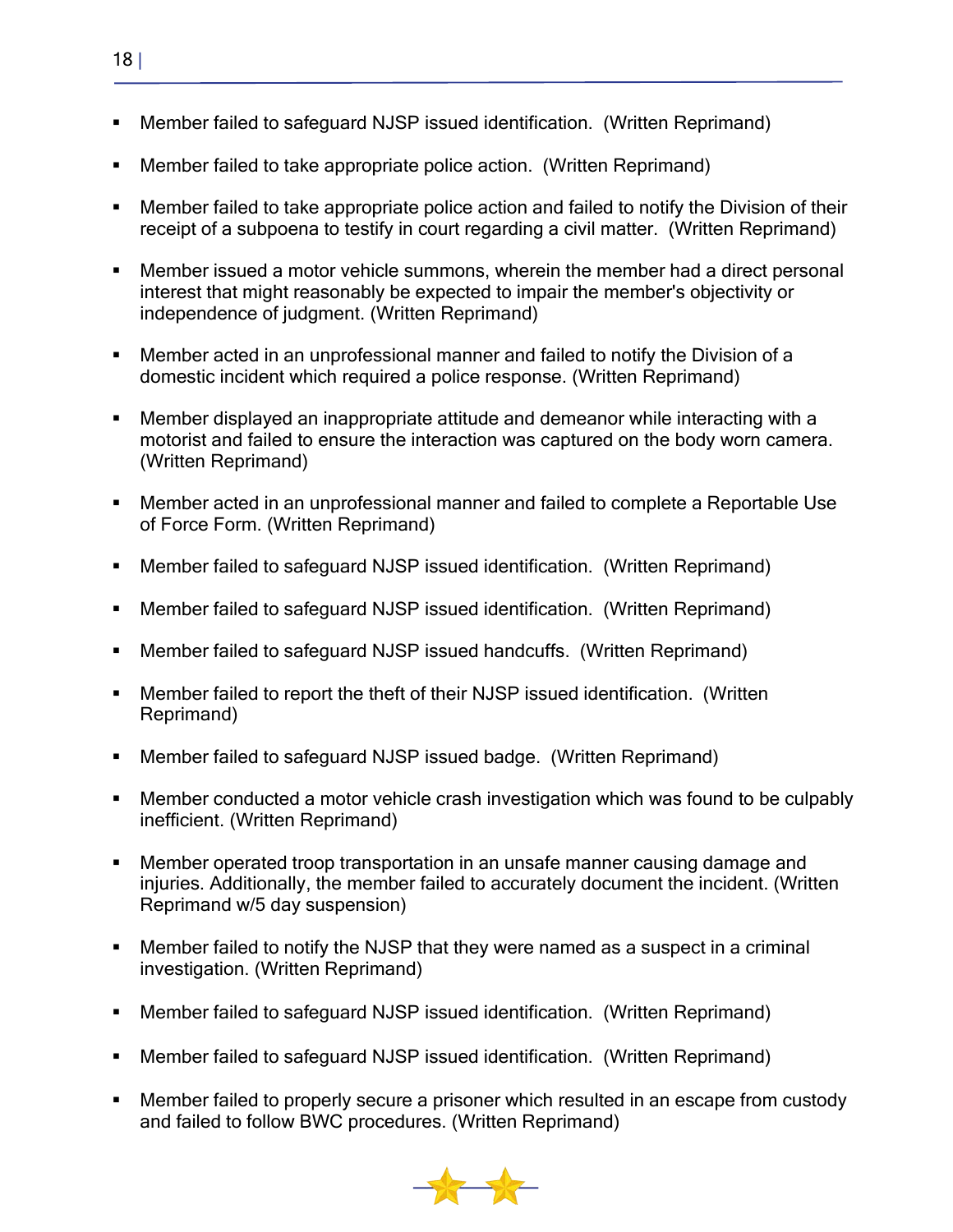- Member failed to report knowledge of another member's involvement in an act of domestic violence. (Written Reprimand)
- Member failed to safeguard NJSP issued handcuffs. (Written Reprimand)
- Member failed to safeguard NJSP issued identification. (Written Reprimand)
- Member generated a social media post which violated the social media policy. Additionally, the member failed to properly secure their issued firearm. (Written Reprimand)
- Member operated troop transportation in an unsafe manner causing damage and injuries. (Written Reprimand w/5 day suspension)
- Member used profanity and threatening language towards a motorist and failed to follow MVR procedures. (Written Reprimand w/5 day suspension)
- Member endorsed an overtime request form which contained inaccurate information. (Written Reprimand)
- Member endorsed an overtime request form which contained inaccurate information. (Written Reprimand)
- Member acted inappropriately while off duty. (Written Reprimand w/5 day suspension)
- Member failed to properly document interactions with a Confidential Witness. (Written Reprimand)
- Member failed to call in a motor vehicle stop, and failed to follow MVR procedures. (Written Reprimand)
- Member failed to safeguard NJSP issued identification. (Written Reprimand)
- Member failed to safeguard NJSP issued identification. (Written Reprimand)
- Member inappropriately authored an endorsement letter containing misrepresentations and utilizing insubordinate verbiage. (Written Reprimand)
- Member engaged in a verbal altercation with their spouse which required two separate police responses to their residence. (Written Reprimand w/2 day suspension)
- Member generated a social media post which violated the social media policy. (Written Reprimand)
- Member failed to safeguard NJSP issued identification. (Written Reprimand)
- Member failed to safeguard NJSP issued badge. (Written Reprimand)

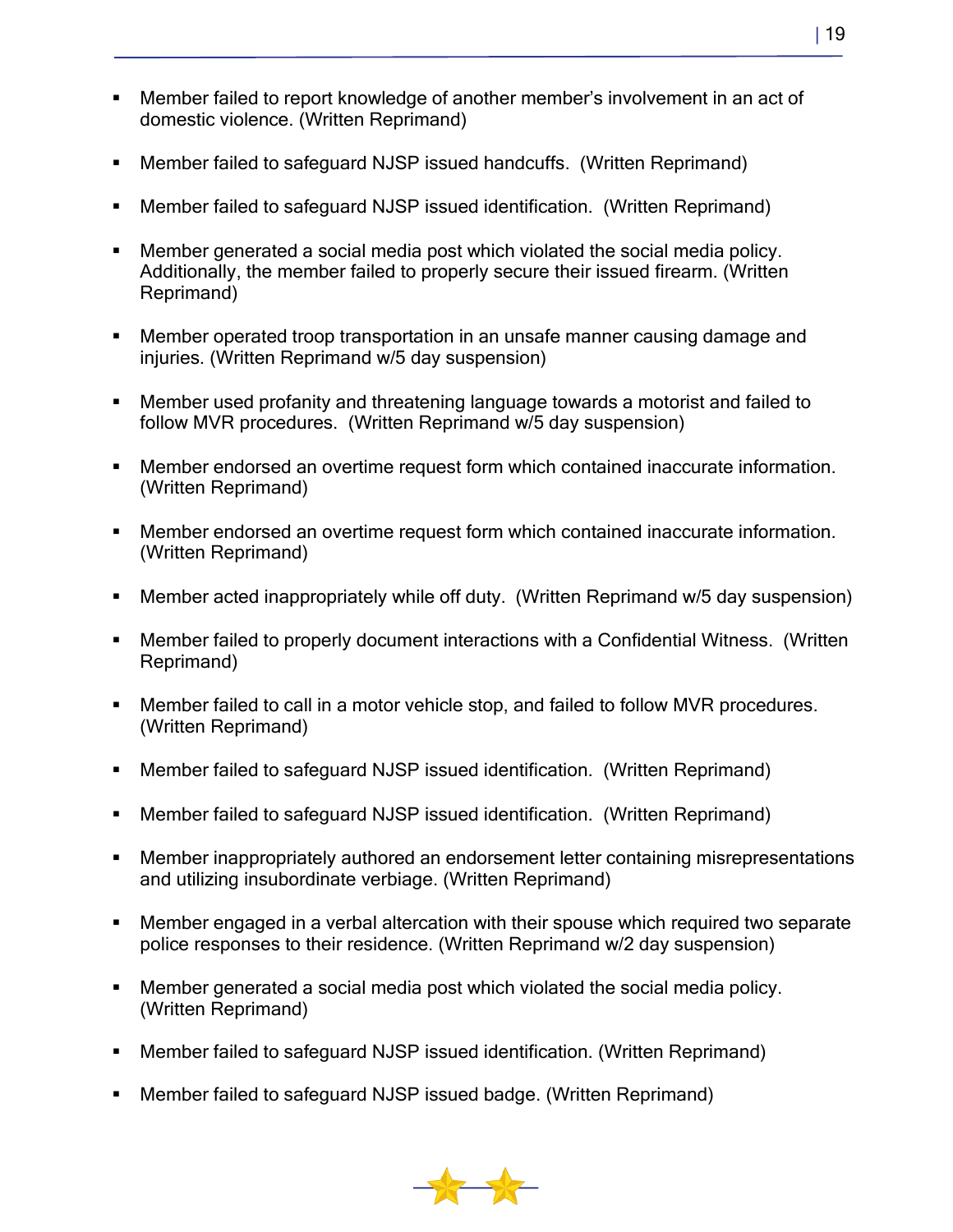- Member failed to safeguard NJSP issued identification. (Written Reprimand)
- Member violated the sick leave policy and failed to submit a vacation itinerary. (Written Reprimand w/2-day suspension)
- **Member violated the sick leave policy. (Written Reprimand)**
- Member failed to follow MVR and BWC procedures and failed to properly secure a prisoner with a seatbelt. (Written Reprimand)
- Member was culpably inefficient in supervising the approval of a subordinate's evaluation and following the Personnel Performance Evaluation System. (Written Reprimand)
- Member was culpably inefficient in the supervision of civilian employees. (Written Reprimand)
- Member acted in an insubordinate manner toward a superior officer. (Written Reprimand w/5-day suspension)
- Member acted in an inappropriate manner toward another member. (Written Reprimand)
- Member failed to notify the NJSP of personal knowledge of prohibited conduct by another enlisted member and failed to follow MVR and BWC procedures. (Written Reprimand)
- Member failed to notify the NJSP of personal knowledge of prohibited conduct by another enlisted member and failed to follow BWC procedures. (Written Reprimand)
- Member utilized their position as a member of the NJSP in an attempt to gain favor. Additionally, the member was not dressed properly for court. (Written Reprimand w/2 day suspension)
- Member failed to safeguard NJSP issued handcuffs and other equipment. (Written Reprimand)
- Member failed to follow the Division's vehicle maintenance procedures which resulted in engine damage. (Written Reprimand)
- Member submitted an eDaily containing false information. (Written Reprimand w/2-day suspension)
- **Member violated the sick leave policy. (Written Reprimand)**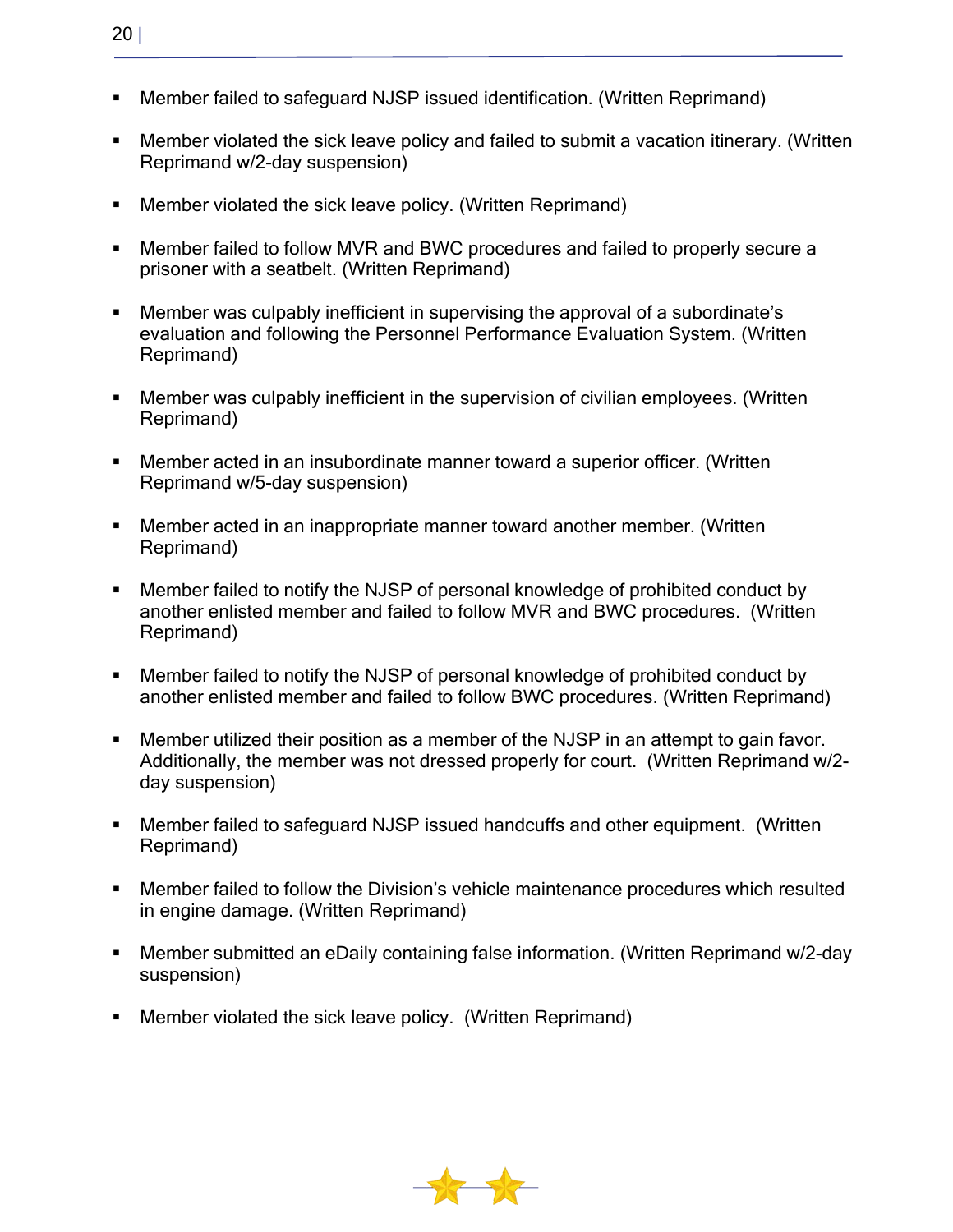# Summary of Completed Cases by Principal Resulting in Discipline Reporting Period: January 1, 2019 through December 31, 2019

| Actions Taken for Cases by Category in Year 2019 |                                                    |                                                                                  |                                     |                              |  |
|--------------------------------------------------|----------------------------------------------------|----------------------------------------------------------------------------------|-------------------------------------|------------------------------|--|
| <b>Complaint Classification</b>                  | Counseling/<br>Performance<br><b>Notice Issued</b> | <b>Minor Discipline/</b><br><b>Including Written</b><br><b>Reprimands Issued</b> | <b>Summary</b><br><b>Discipline</b> | General<br><b>Discipline</b> |  |
| <b>Improper Search</b>                           | 0                                                  | 0                                                                                | 0                                   | 0                            |  |
| <b>Theft</b>                                     | 0                                                  | $\overline{0}$                                                                   | 1                                   | 5                            |  |
| <b>Assault</b>                                   | 0                                                  | $\overline{0}$                                                                   | 0                                   | $\overline{2}$               |  |
| <b>Excessive Force</b>                           | 0                                                  | $\overline{0}$                                                                   | 0                                   | 0                            |  |
| <b>Differential Treatment</b>                    | 0                                                  | $\overline{0}$                                                                   | 0                                   | 3                            |  |
| <b>Other Harassment</b>                          | $\overline{0}$                                     | $\overline{0}$                                                                   | $\overline{0}$                      | $\overline{0}$               |  |
| <b>Domestic Violence</b>                         | 0                                                  | 0                                                                                | 0                                   |                              |  |
| <b>Drug Violation</b>                            | 0                                                  | 0                                                                                | 0                                   | 0                            |  |
| <b>Alcohol Violation</b>                         | 0                                                  | $\overline{0}$                                                                   | $\overline{0}$                      | 1                            |  |
| <b>False Arrest</b>                              | 0                                                  | $\overline{0}$                                                                   | 0                                   | 0                            |  |
| Failure to perform duty                          | 7                                                  | 12                                                                               | 0                                   | 0                            |  |
| <b>Driving violation</b>                         | $\overline{2}$                                     | $\overline{2}$                                                                   | 1                                   | $\overline{0}$               |  |
| <b>Attitude and Demeanor</b>                     | 3                                                  | 1                                                                                | $\overline{0}$                      | $\overline{0}$               |  |
| <b>Admin. Violation</b>                          | 35                                                 | 32                                                                               | $\overline{2}$                      | $\overline{2}$               |  |
| <b>Other</b>                                     | 7                                                  | 18                                                                               | $\overline{2}$                      | 0                            |  |
| <b>Laws and Statutes</b>                         | 0                                                  | 0                                                                                | 0                                   |                              |  |
| <b>Totals</b>                                    | 54                                                 | 65                                                                               | 6                                   | 15                           |  |

\*NOTE: This chart contains all disciplinary actions imposed in misconduct cases completed during the calendar year, regardless of the year the case was initiated.

In some cases, a reportable incident may contain multiple allegations and principals. In cases with multiple substantiated allegations, the resulting discipline against a member is listed next to the Complaint Classification category considered the most severe.

# <span id="page-26-0"></span>Prosecution for False Citizen Complaints

As can be seen from this report, the Division of State Police takes citizen complaints seriously and fully investigates them. However, if a complaint is found to be fabricated and maliciously pursued, the complainant may be subject to criminal prosecution. During 2019, no complainants were criminally charged for filing false complaints against Division members.

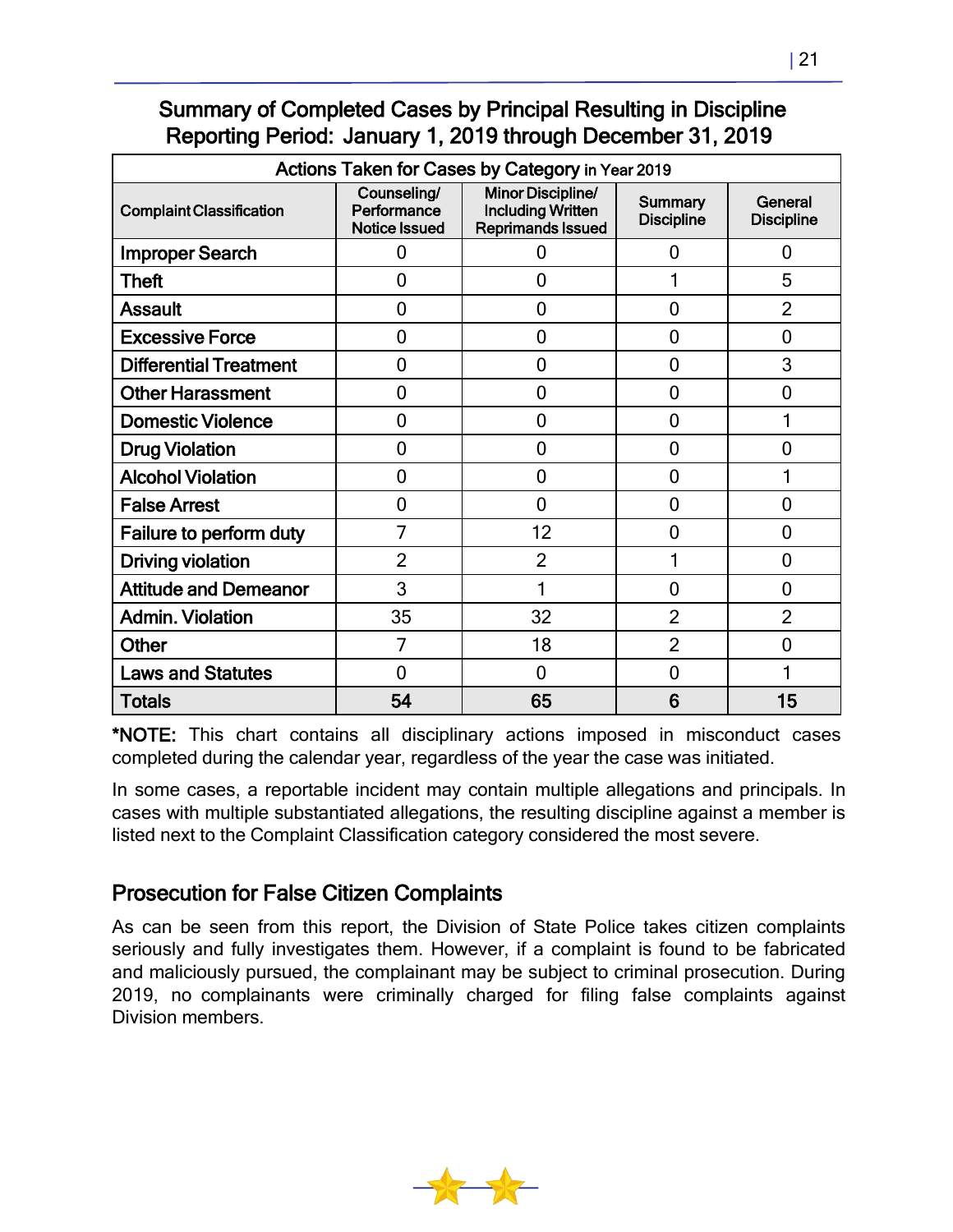# <span id="page-27-0"></span>**Compliments**

In addition to monitoring troopers' conduct to ensure conformance to the highest standards, the Division of State Police also accepts and appreciates all compliments submitted by the public regarding troopers' conduct. During 2019, the Division received seven hundred seventy-four (774) citizen compliments regarding actions by enlisted members. These citizen compliments were received in one of the following manners: citizen generated letters of appreciation, the New Jersey State Police Citizen Compliment/Complaint Form, the Office of Professional Standards Toll-free Compliment/Complaint Hotline, and e-mails.

# <span id="page-27-2"></span>Report Note

<span id="page-27-1"></span>The intake and disposition of complaints is an ongoing process. During internal investigations, cases may be reclassified as a result of information obtained during the investigatory process. During the year, the Division consistently shares case data with the Office of Law Enforcement Professional Standards within the Office of the Attorney General. Due to the fluid nature of internal investigations and the directions taken during internal investigations, slight numerical differences may exist if compared historically.

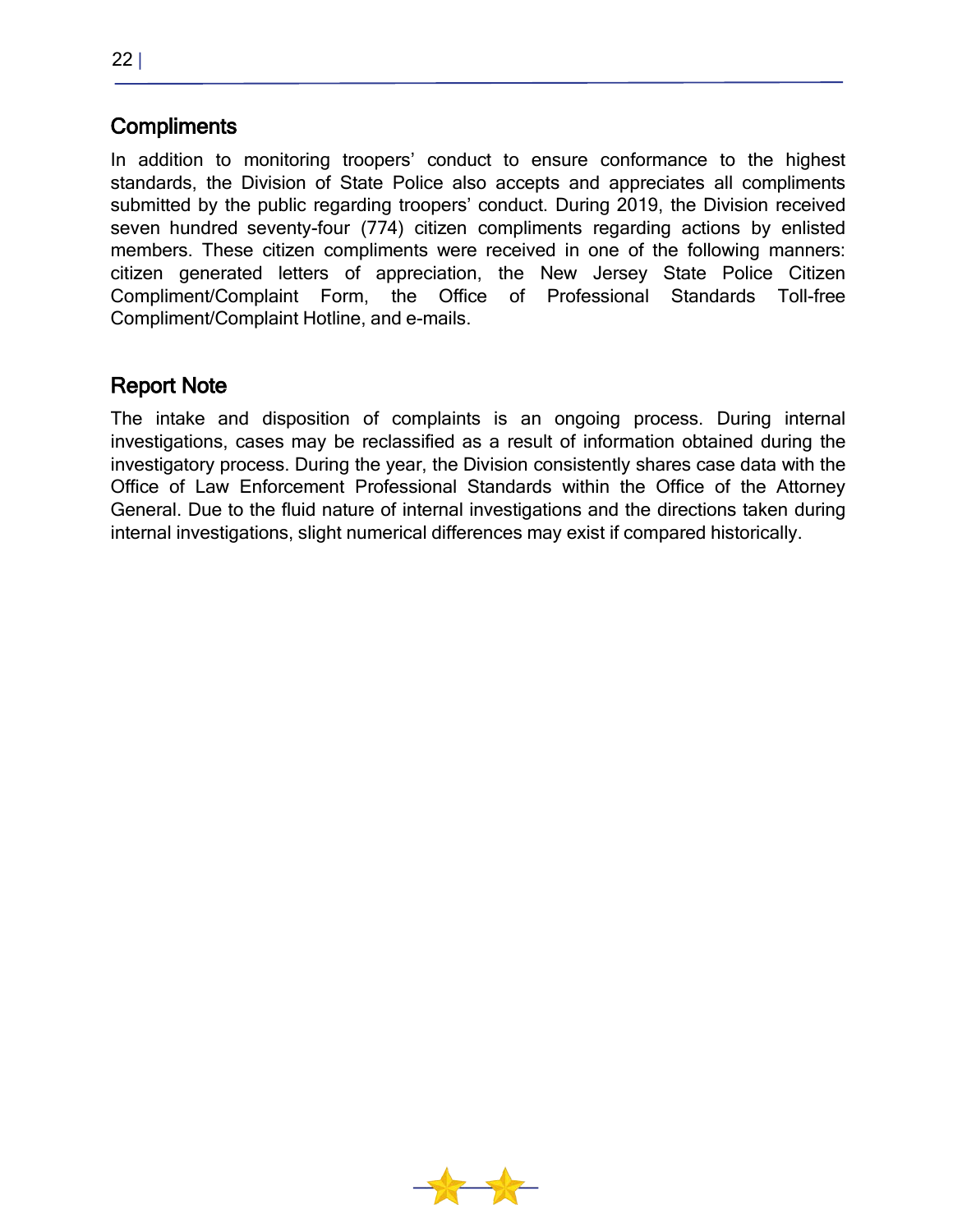